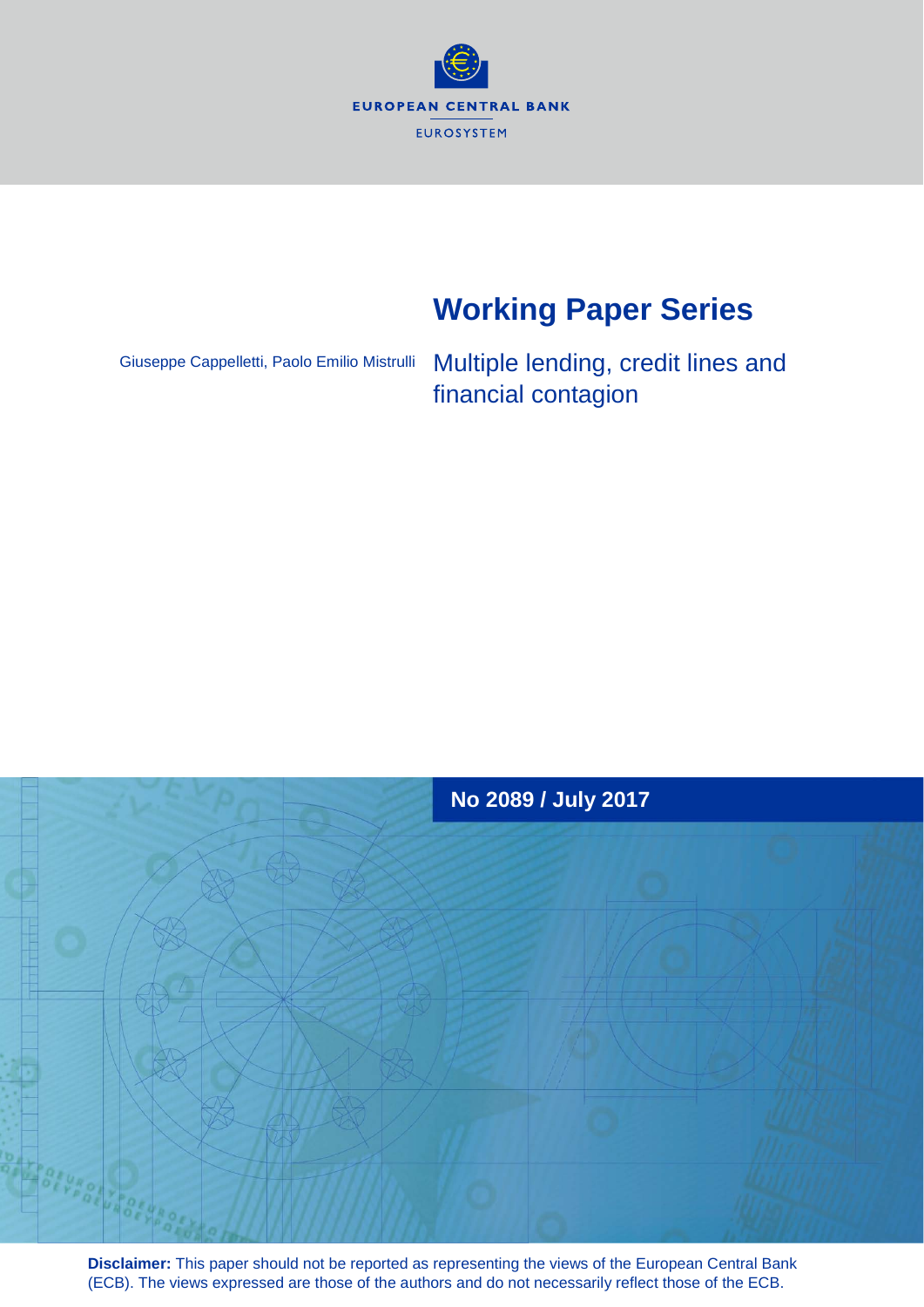#### Abstract

Multiple lending has been widely investigated from both an empirical and a theoretical perspective. Nevertheless, the implications of multiple lending for the stability of the banking system still need to be understood. By lending to a common set of borrowers, banks are interconnected and then exposed to Önancial contagion phenomena, even if not directly. In this paper, we investigate a specific type of externality that originates from those borrowers that obtain liquidity from more than one bank. In this case, contagion may occur if a bank hit by a liquidity shock calls in some loans and borrowers then pay them back by drawing money from other banks. We show that, under certain circumstances that make other sources of liquidity unavailable or too costly, multiple lending might be responsible for a large liquidity shortage.

JEL classification: G21, G28

Keywords: Interbank market, Financial contagion, Systemic risk, Multiple lending, Credit lines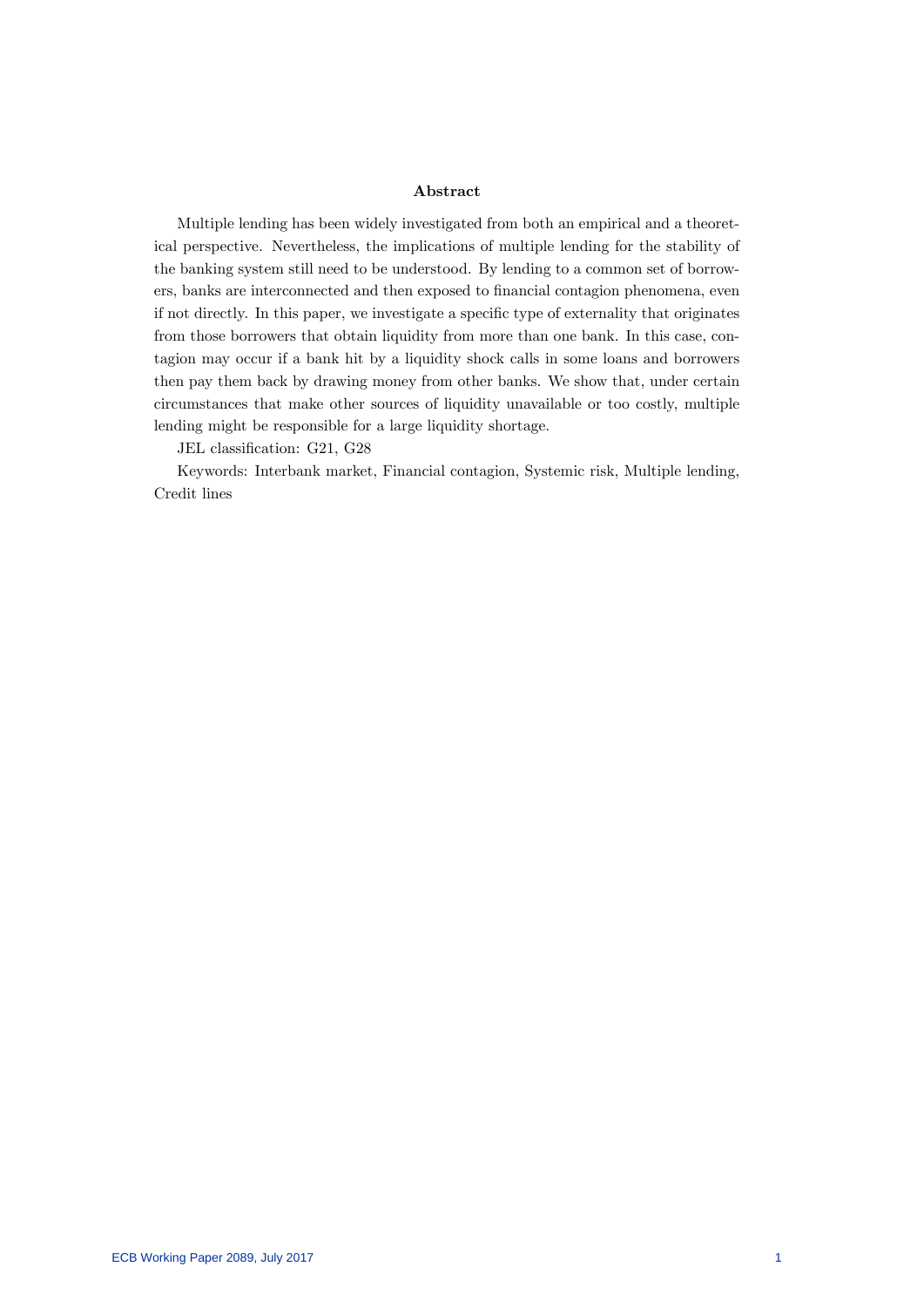#### Non-Technical Summary

The fact that more than one bank at the same time lends to the same debtor (multiple lending relationships) has been widely analyzed in the economic literature as a way for borrowers to diversify liquidity risk. The possible contagion channel between the intermediaries, which goes beyond what is meant by the presence of direct financial relationships between banks (interbank deposits, cross-holding of banks' assets), remains unexplored.

This work shows, via simulations, that multiple lending relationships can be an indirect channel of financial contagion. In the context of an acute financial crisis - such as the one following the failure of Lehman Brothers - a bank that becomes illiquid can try to restore an adequate liquidity condition by reducing the credit lines granted to its creditors. In turn, creditors will seek to increase the actual use of existing credit lines with other banks that are still trusted, thus contributing to transmitting a liquidity shock from one intermediary to another.

The analysis, based on the simulation of alternative scenarios, shows that this contagion can have significant effects on the banking system, and can trigger in some cases an extensive reduction of bank lending to the economic system. These effects may be more pronounced if they interact with other channels of contagion linked to the existence of financial relations between financial intermediaries.

The analysis confirms the crucial role of central banks in providing liquidity to the banking system: their timely intervention can avoid triggering a process of loan reduction.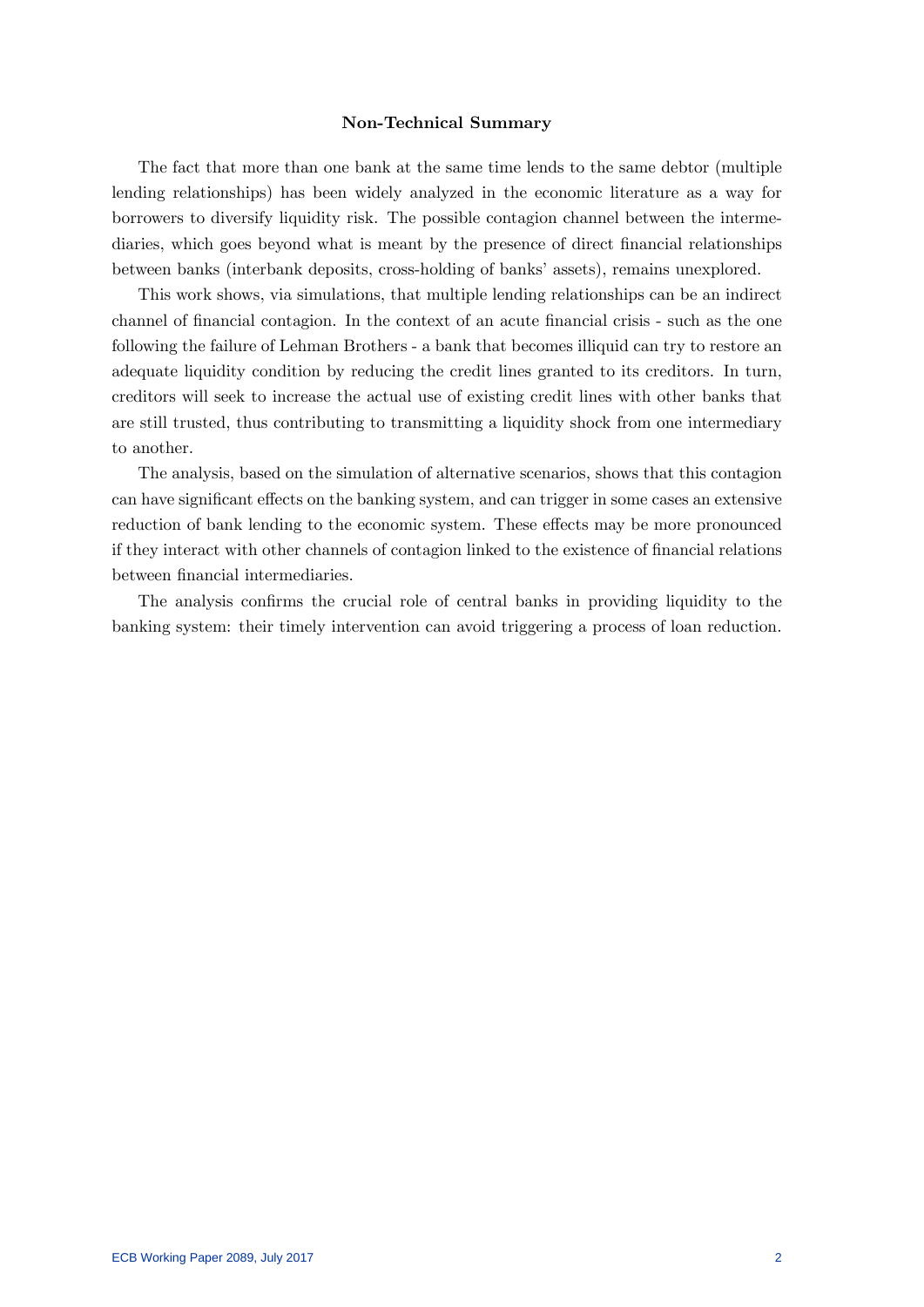# 1 Introduction

Multiple lending, i.e. the practice of firms or households borrowing from more than one lender at the same time, has been investigated by several papers, from both an empirical and theoretical perspective (Degryse, Kim and Ongena, 2009). The literature has highlighted both pros (diversification of risk, mitigation of hold-up phenomena) and cons (less monitoring incentives, coordination failures) of it but only from a microeconomic point of view. To our best knowledge we are the Örst to consider the link between multiple lending and financial stability.

In this paper we take a different perspective as we look at the implications of multiple lending in terms of financial contagion within the banking system. To this aim we rely on very detailed data obtained from the supervisory reports and from the Italian Credit Register both collected by the Bank of Italy. Since the seminal paper by Allen and Gale (2000), many papers have investigated the role of direct Önancial interlinkages among banks (e.g. interbank lending, share holdings) as a potential source of Önancial contagion. No paper has stressed yet the importance of relatively fewer direct Önancial interlinkages among banks arising from multiple lending in the market for credit to the real sector and, in particular, stemming from the existence of multiple credit lines.

In a micro-economic perspective Detragiache, Garella and Guiso (2000) argued one reason why firms and households borrow from more than one lender is that in this way they mitigate the risk of a premature liquidation of the project Önanced once a lender falls short of liquidity. Indeed, in case one of the banks lending to a borrower falls short of liquidity other lenders may easily step in as they are already lending to that borrower and then asymmetric information problems are highly mitigated (Bolton et al., 2016). What has been overlooked so far is that if the liquidity shock that hits a bank is large enough many borrowers would also be hit and the liquidity shock may propagate to other lenders. This may easily occur in particular when a firm or an household has obtained credit lines from more than one bank (Gobbi and Sette, 2013). Indeed, it is reasonable to assume that a borrower that has to pay back part of its debt to the illiquid bank draws money from other banks that have granted a credit line, up to the line ceiling.

Credit lines are an important source of liquidity for firms around the world (Lins, Servaes and Tufano, 2010) and have two crucial features. First, they are a pre-committed source of liquidity, meaning that borrowers are entitled to draw cash from banks up to a pre-specified limit, at mutually agreed-upon terms. Second, banks may have the option of cutting credit lines if circumstances change (Sufi, 2009; Acharya et al., 2014). This implies that banks hit

<sup>&</sup>lt;sup>1</sup>The views expressed in the paper are those of the authors and do not necessarily reflect those of the Bank of Italy or the European Central Bank. We thanks participants in a seminar given at the Bank of Italy and European Central Bank, Paolo Angelini, Giorgio Gobbi, Philipp Hartmann, Victoria Ivashina, Tony O íConnor, Carmelo Salleo and Aurea Ponte Marques for their comments on a previous version of the paper.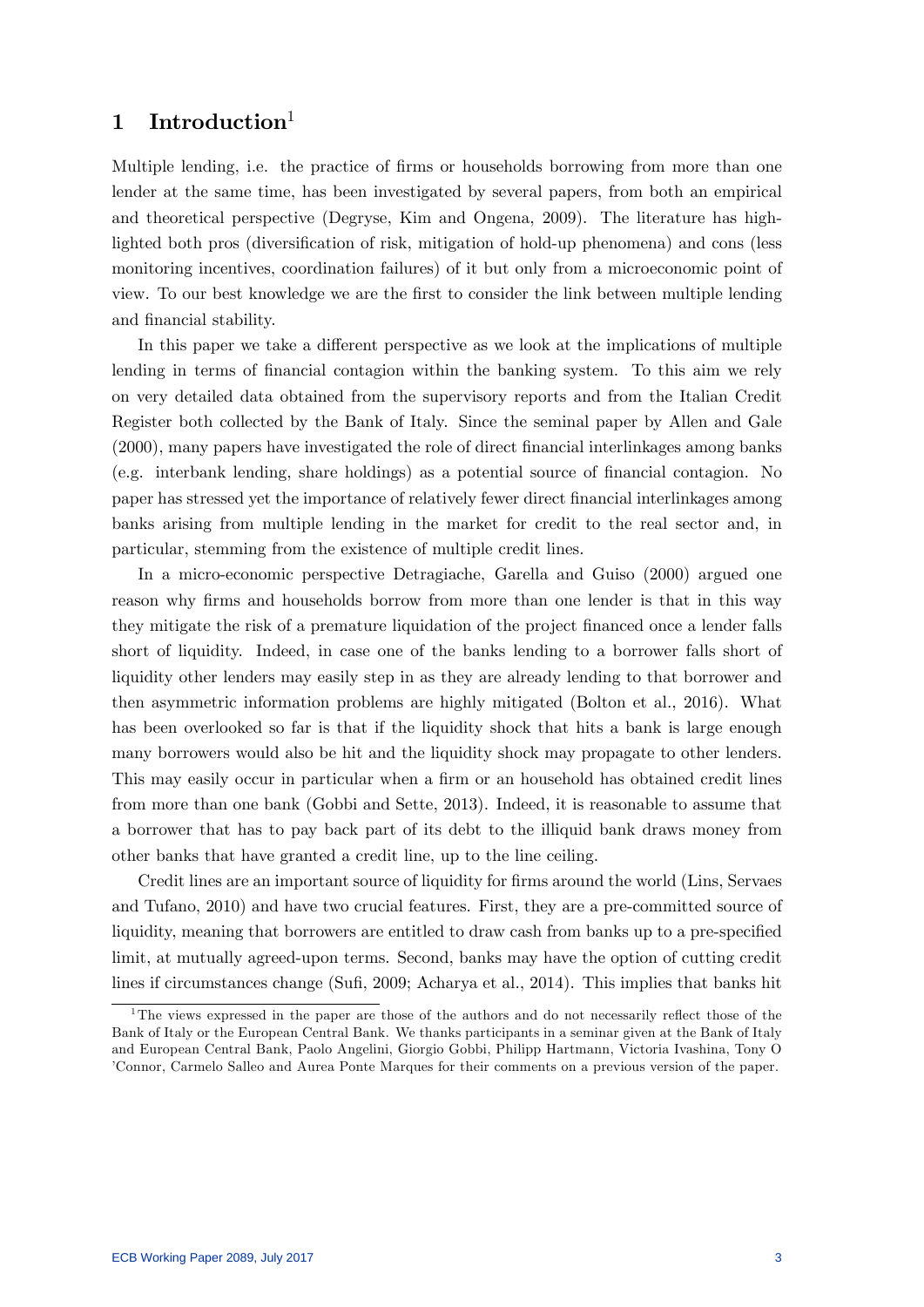by a liquidity shock may call back credit lines and firms whose lines have been called may in turn draw money from the credit lines they had been granted by other lenders and the initial shock propagates to other lenders.

In this paper, we show that the consequences of this channel for contagion might be quite severe when other sources of bank funding are not available or are too costly and banks are hit by large liquidity shocks, as it occurred during the last financial crisis. Indeed, the recent crisis showed that banks were hit by severe liquidity shocks they were unable to overcome by tapping the interbank market since that market dried up. In financial turmoil banks might then have an incentive to obtain liquidity from their borrowers by asking them to reduce the amount of credit drawn on the credit lines they have been granted. This is of course a quite costly source of cash in normal times since the interest rate banks charge on the credit lines granted to their customers are usually much higher than those at which they are able to borrow in the interbank market. However, in a crisis, banks may be severely rationed in the interbank market or are only able to borrow at very high costs. In a situation of this kind, calling credit lines back might then represent a reasonable way out of a liquidity shortage.

For these reasons, it should be emphasized that this channel for contagion operates once the interbank market is already not working smoothly and the central bank is absent or can not intervene. This latter hypothesis, common to related papers, is useful in order to highlight the crucial role of central banks in a crisis from a new angle.

Following the approach widely used in related papers (see Upper, 2011 for a survey) we simulate the impact of contagion by letting each bank fall short of liquidity one at a time. We assume that once a bank becomes illiquid it calls back some loans in order to get liquidity from its borrowers. This may solve the liquidity problem of the bank hit by a shock but at the cost of propagating it within the banking system if borrowers pay back their loans by drawing money from credit lines they have been granted by other banks. Those banks may in turn become illiquid and possibly rely on the same strategy, i.e. calling back some loans, thus propagating further the contagion mechanism. We show that, under certain circumstances, this kind of mechanism may represent a major contagion channel threatening the Önancial stability of the economy. Moreover, the initial liquidity shock might be amplified by both the behaviour of banks and borrowers.

As far as the former is concerned, some papers have shown that during a crisis the interbank market collapses because banks "hoard" liquidity for precautionary reasons and are not willing to lend even to other banks (Heider, Hoerova and Holthausen, 2010). Indeed, in a crisis, when the risk of a bank not being able to roll over its debt increases, banks ìhoardîliquidity by lending less and more expensively at longer term maturities (Acharya and Skeie, 2011). In our setup, this may cause the bank once faces a massive overdraft on the credit lines granted to its borrowers, to overreact and possibily to hoard liquidity. As a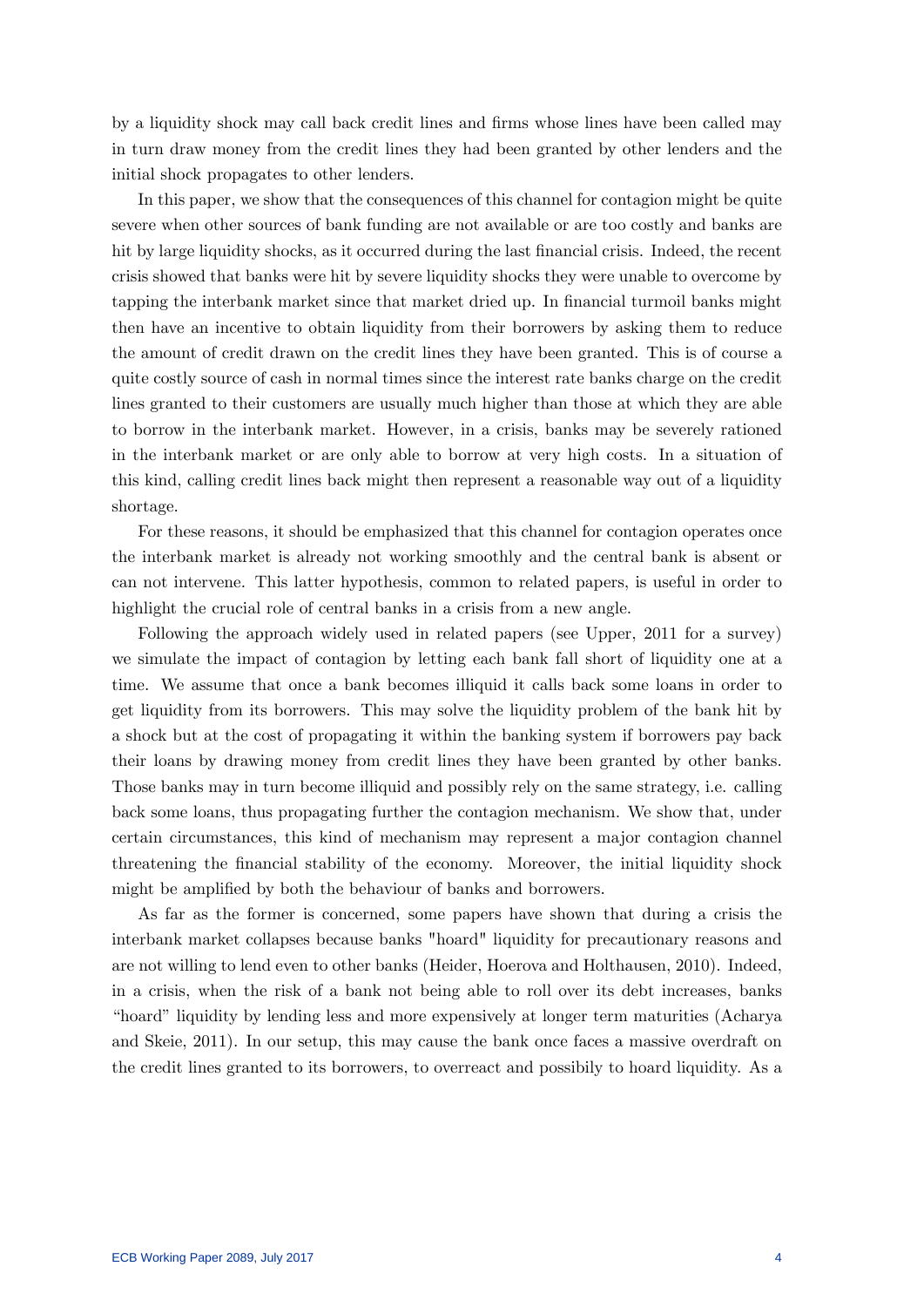result, it may call back credit lines by an amount which is far beyond what it would need in order to restore the pre-shock liquidity holdings.

Similarly, borrowers may also "hoard" liquidity once they are asked to pay back come of their credit lines. As shown by Ivashina and Scharfstein (2010) during the crisis, Örms tended to draw money as much as they could from their credit lines in order to mitigate the risk of a premature liquidation of their investment projects. If this happens, then we can identify another source for the amplification of the initial liquidity shock. Indeed, firms would draw money from credit lines beyond what strictly required to compensate for the reduction of lending due to the initial shortage of liquidity occuring at a lending bank.

Naturally, this channel may be triggered not only by a liquidity shock but also by a shock that hits the regulatory capital of a bank. If this occurs, then a relative easy way to improve the regulatory ratios is to reduce the level of risky assets. Credit lines, which can be called back by banks at relatively short notice, might be quite suitable for deleveraging quickly.

Once one is aware of this possible alternative triggering mechanism then it is easy also to understand how this channel for contagion may interact with a more standard and already well investigate one. In particular, many papers have analyzed how financial inter-linkages among banks may give rise to financial contagion in the banking system stemming from losses on different interbank claims (see Mistrulli, 2011 and Cappelletti and Guazzarotti, 2017 for an analysis on the Italian banking system).

One has to bear in mind the known limitations of this approach that are common to papers related to ours. Indeed, we do not provide a micro-foundation of the behaviour of banks and borrowers. We simply assume some hypotheses about reasonable behaviour on the basis of the existing empirical evidence from the recent financial crisis. Furthermore, our results crucially depends on the value used for the parameters used for the simulations. For these reasons, we run alternative scenarios, assuming different values. We are aware of the difficulty of measuring the exact impact of this channel for contagion. However, we are at least confident that by this way we can assess whether this type of contagion may exist and how it propagates within the banking system.

The analysis relies on the assumption that banks, in reaction to a liquidity shock, ask for pay back of exposures at least partially. Some evidence seems to support our view that this a potentially important channel for contagion. In December 2011 the twelve-month rate of growth in lending by banks belonging to the five largest groups turned negative (by 1.0 per cent), with no significant difference between firms and households. Lending by the other large banks and by smaller banks continued to expand but its annual growth slowed from 6.0 to 2.0 per cent for the former and from 5.4 to 2.3 per cent for the latter. During the same period loans granted by branches of foreign banks accelerated sharply (to growth of 7.9 per cent) and in December accounted for 5.6 per cent of total lending and 5.9 per cent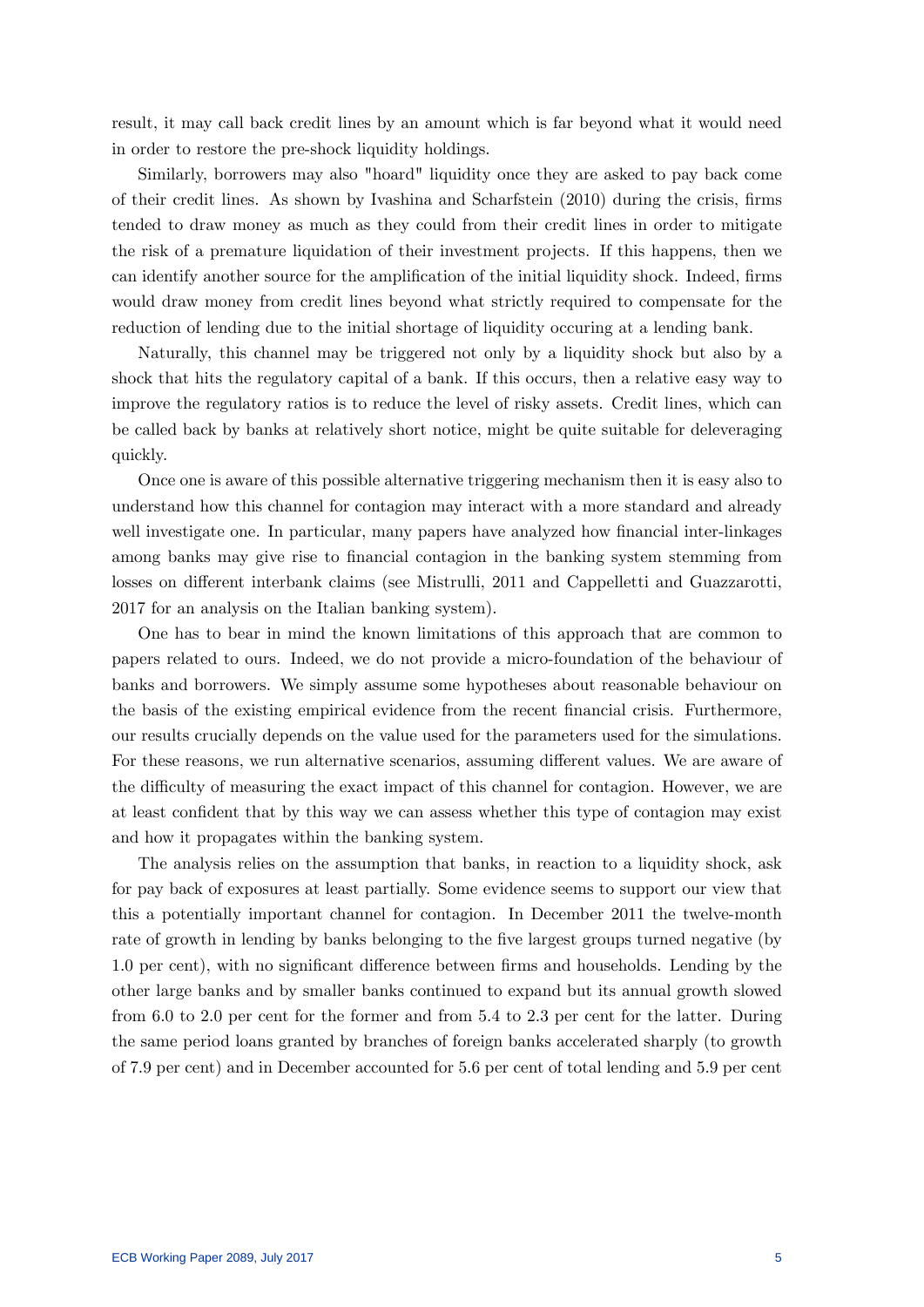of loans to households and Örms. The disparities in the growth in lending by category of bank reflect the different level of constraints encountered in fund-raising. The largest banks were more affected by the turmoil generated by the sovereign debt crisis, mainly because they make greater recourse to international markets for wholesale funding. The slowdown in lending by all categories of Italian banks was partly due to the cyclical deterioration in credit quality (Bofondi et al., 2013).

Figure 1 shows that during the crisis and, in particular, after the Lehman collapse, the interest rates on the overnight interbank deposits traded in the e-Mid rose spectacularly and the volumes traded declined sharply. On the other hand, according to a survey run by the Bank of Italy (INVIND) the percentage of firms that were asked by banks to reduce their bank debt exposures also sharply increased in 2011 and kept increasing in the following years. Moreover, between the end of 2011 and 2012 firms borrowing from more than one bank recorded a decrease of around 90 billions on credit lines outstanding at the end of 2011. This reduction was partially compensated by increased drawing on existing credit lines (around 40 billion) and on new credit lines (30 billion). The request of reducing the loan exposures was more frequent for smaller firms (Table 1). All in all, this seems to suggest that the channel we investigate in this paper might have effectively been working during the crisis. In December 2011 theECB decided on additional enhanced credit support measures to support bank lending and liquidity in the euro area money market. In particular, the ECB's Governing Council has decided to conduct two longer-term refinancing operations (LTROs) with a maturity of 36 months and the option of early repayment after one year.

Yet, in this paper we do not aim to perform a structural estimation (see Keane, Todd and Wolpin, 2011) of the effect of a liquidity shock on the credit supply. This would require a completely different approach which would not allow us to use all the information provided by the credit register, due to computational intractability.<sup>2</sup> The simulation approach (see Upper; 2011) adopted aims to provide a counterfactual assessment of the potential risk of contagion through interbank' linkages related to existing multiple lending relations for a range of possible parameter values. It remains to be estimated which value of the parameters is the correct one.

Multiple lending is present in the major European countries. For example loans to borrowers with credit lines outstanding with more than one banks represents more than two third of the total loans in France, Germany and Spain.

To assess the potential importance of this channel for contagion we rely on very detailed data from the Italian credit register and supervisory reports allowing us to observe all Önancial interlinkages between banks, at the bilateral level, and all the indirect links between

 $2F$ Following a causal estimation approach, Bofondi, Carpinelli and Sette (2013), exploiting the lower impact of sovereign risk on foreign banks operating in Italy than on domestic banks, estimate that the lending of Italian banks grew by about 3 percentage points less than that of foreign banks, and their interest rates were 15-20 basis points higher.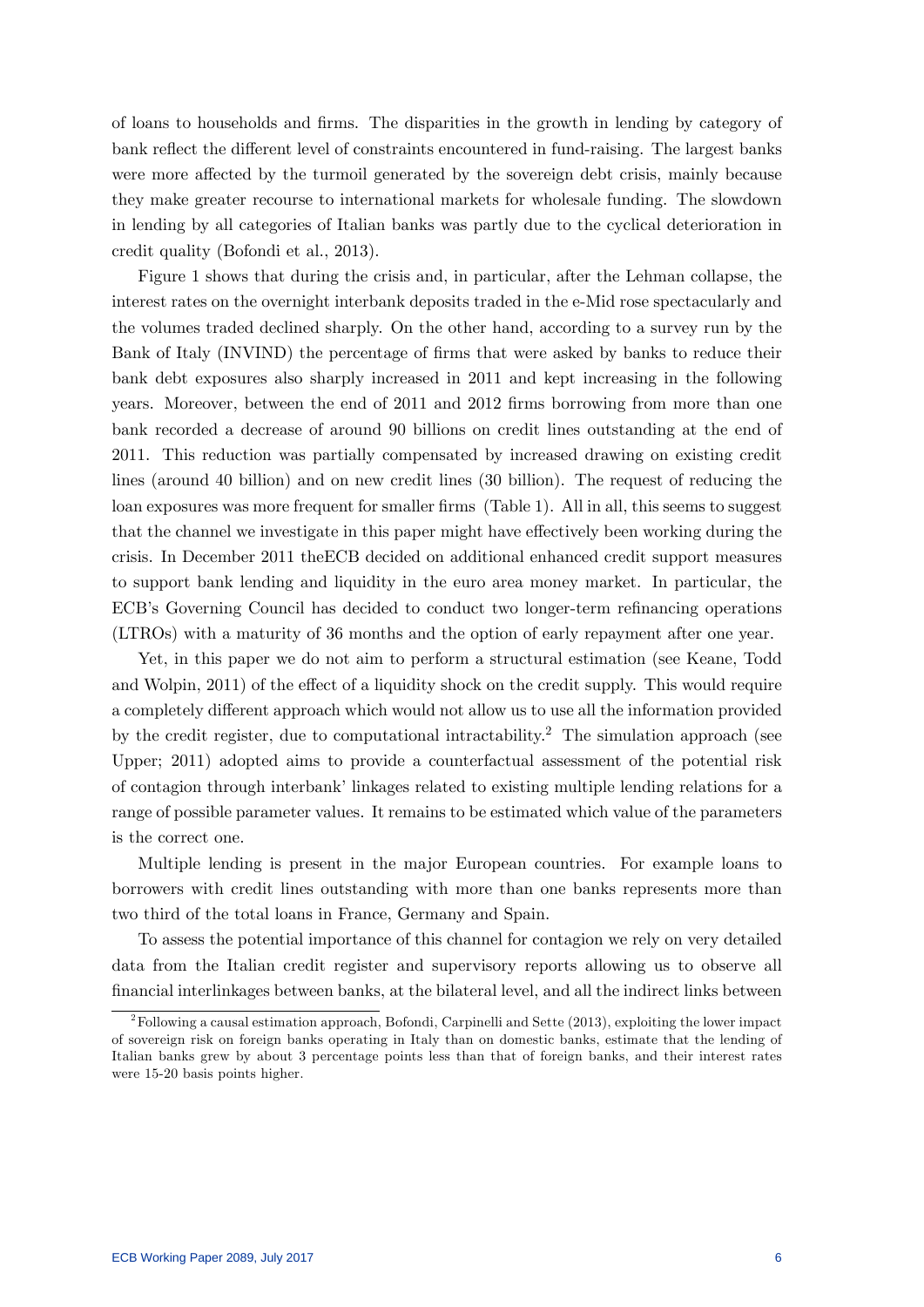|      | Firm with less | Firm with less | Firm with more at |  |  |
|------|----------------|----------------|-------------------|--|--|
|      | than 50        | than 100       | least 101         |  |  |
|      | employees      | employees      | employees         |  |  |
| 2010 | 3.9            | 4.5            | 4.7               |  |  |
| 2011 | 8.9            | 8.3            | 9.0               |  |  |
| 2012 | 10.7           | 7.8            | 8.5               |  |  |
| 2013 | 8.3            | 6.9            | 8.0               |  |  |
| 2014 | 4.8            | 8.1            | 5.2               |  |  |
| 2015 | 5.4            | 4.7            | 4.1               |  |  |

Table 1: Percentage of firms reporting that they were asked by banks for reducing their bank debt exposures

banks originated by the existence of multiple lending relationships between banks and their non-bank customers. Many supervisory regulations and public facilities, such as liquidity regulations (LCR, NFSR) and emergency liquidity assistance, have been set up to prevent situations where illiquid banks cannot fulfill their business and have to resort to fire sales or ask repayment of loans. The results of the simulation could be framed as the potential counterfactual impact of lacking of these facilities. It remains open for future research to assess whether additional measures are needed.

We obtain data on individual bank-firm relationships from the Italian Credit Register (CR) at the end of 2011. This source lists all outstanding loan amounts above 30,000 Euros that each borrower (both Örms and households) has with banks operating in Italy. Intermediaries are required by law to report this information. Loans are distinguished into three classes: revolving credit lines, term loans, and loans backed by account receivables. The dataset includes both granted and drawn amounts. Therefore, we can use in our simulations the effective drawable amount from credit lines on which a firm can rely once some of its other credit lines have been called back.

We find that, by simulating contagion in the Italian banking system, multiple lending may be an important source of contagion especially when we allow for an interaction between the multiple lending channel and that based on direct Önancial interlinkages between banks. Therefore, this paper shows that the benefits from diversification of funding sources may come at the cost of increasing systemic risk.

This paper contributes to the vast literature on financial contagion. Indeed, since the paper by Rochet and Tirole (1996) much attention has been paid to Önancial contagion in the interbank market. Theoretical works (Allen and Gale, 2000; Freixas, Parigi and Rochet, 2000) have highlighted that the propagation of shocks within the interbank market is dependent on the exact pattern of banks' financial linkages and many papers have empirically supported this view (see Upper, 2011, for a survey). More recently, the literature has gone beyond the interbank lending market and has taken into account also cross holdings of share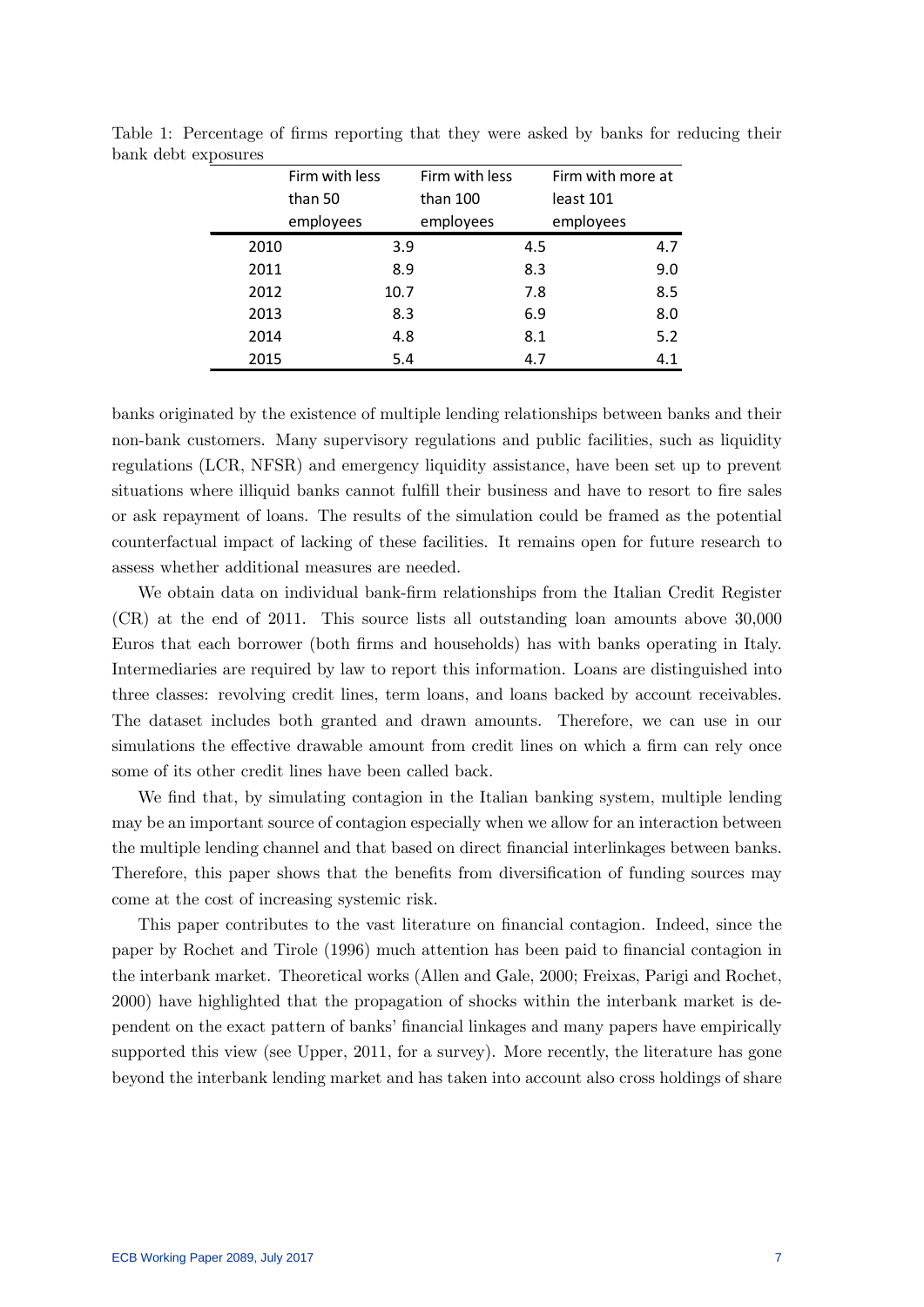

Figure 1: E-MID market between January 2007 and January 2012 (percentage points, billions Euro).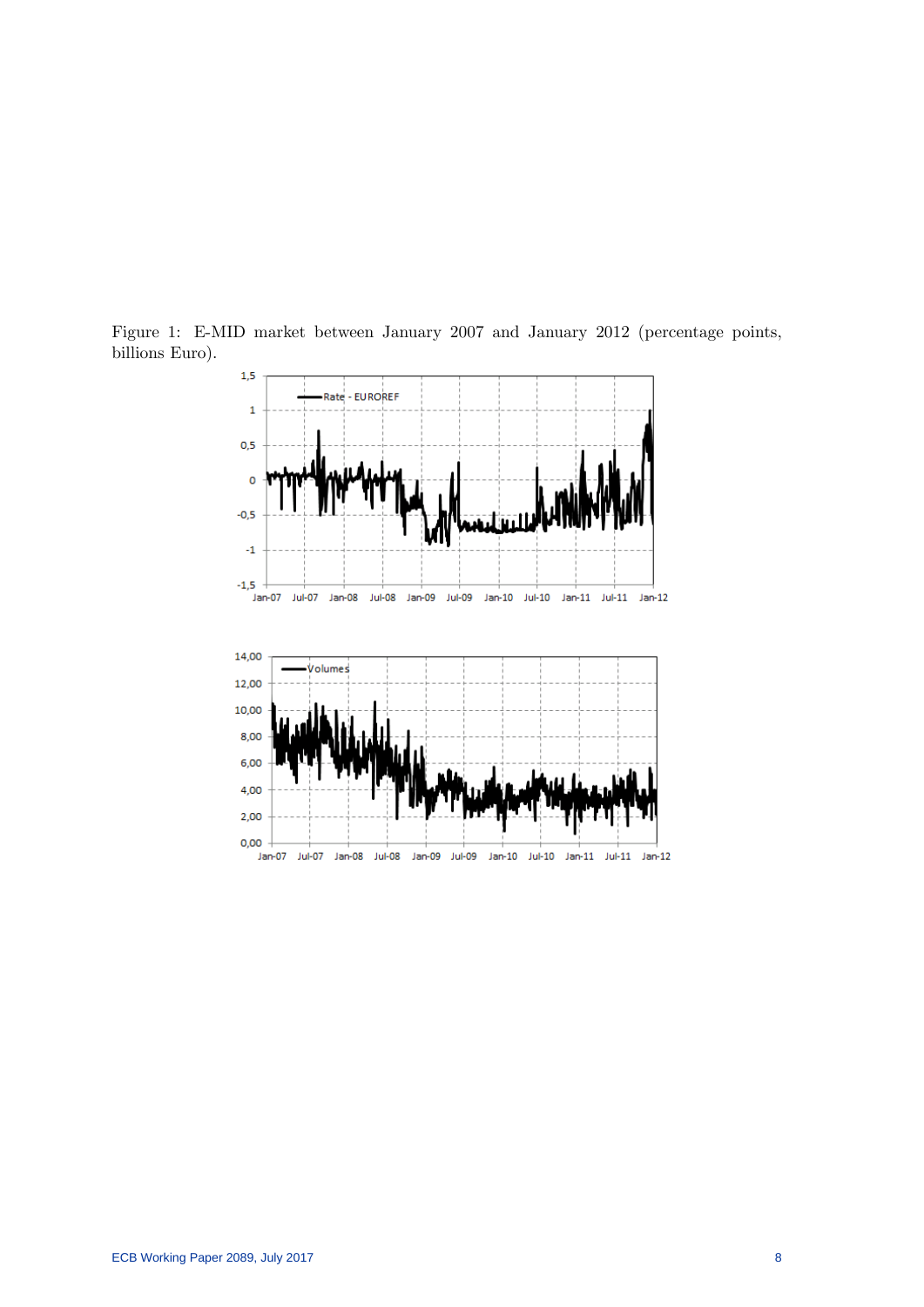and bonds and Öre-sales on assets (Gai and Papadia, 2010). Karaas and Schoors (2012), in addition, model bank runs as a response of depositors to significant losses on assets. However, to our best knowledge, no paper has investigated the possibility that systemic risk may arise not only from direct financial linkages among banks but also from indirect ones involving non-bank borrowers. This allows us to model a bank run triggered not by panic episodes (Diamond and Dybvig, 1983) or by informational cascades, but by some liquidity shock that hit a bank and then propagates through a network of indirect linkages arising from multiple lending relationships.

The rest of the paper is structured as follows: Section 2 describes the data and their main characteristics. In Section 3 we outline the contagion channels and we report the results of the simulations. Section 4 concludes.

# 2 The data

We rely on very detailed data obtained from the Italian Credit Register. The Credit Register (CR) maintained by the Bank of Italy, contains detailed information on those loans granted to each borrower whose total debt from a bank is above 75,000 euros (30,000 euros since January 2009; no threshold is required for bad loans). The CR collects end-of-month stocks broken down by maturity, currency, type of contract (mortgage, advances against receivables and overdrafts) and type of collateral posted. Furthermore, for each exposure it is possible to distinguish between the amount of lending used by the borrower and that granted by the lender. We obtain information on all types of interbank bilateral exposures by supervisory reports. Italian banks have to report to the Bank of Italy the outstanding amount of end-ofmonth gross bilateral exposures relative to different interbank claims (loans, bonds, shares).<sup>3</sup> The data allow distinguishing between different maturities (overnight, up to 18 months and over 18 months), seniorities, currencies of denomination, counterpart nationalities and it is also possible to distinguish between secured and unsecured claims.

We match interbank exposures with information, obtained from the Italian Credit Register, referred to credit lines granted to non-bank customers.<sup>4</sup> For each outstanding credit line we look at the amount granted and actually used by the borrower. All information are referred to the end of 2011. In all the simulations, banks are considered on a solo (unconsolidated) basis. From a theoretical perspective a consolidated perspective could imply smaller or to larger effects than those shown in our simulation. On one hand, the initial shock would impact all the subsidiaries in a group. On the other hand, the subsequent contagion could be lower since the effects could be absorbed more easily with mutual support

<sup>3</sup> Supervisory reports cover all Italian banks, locally incorporated and branches of foreign banks.

<sup>4</sup>The Credit Register includes information on all outstanding loan amounts above 75,000 euros (30,000 since January 2009) granted by banks operating in Italy, including branches and subsidiaries of foreign banks.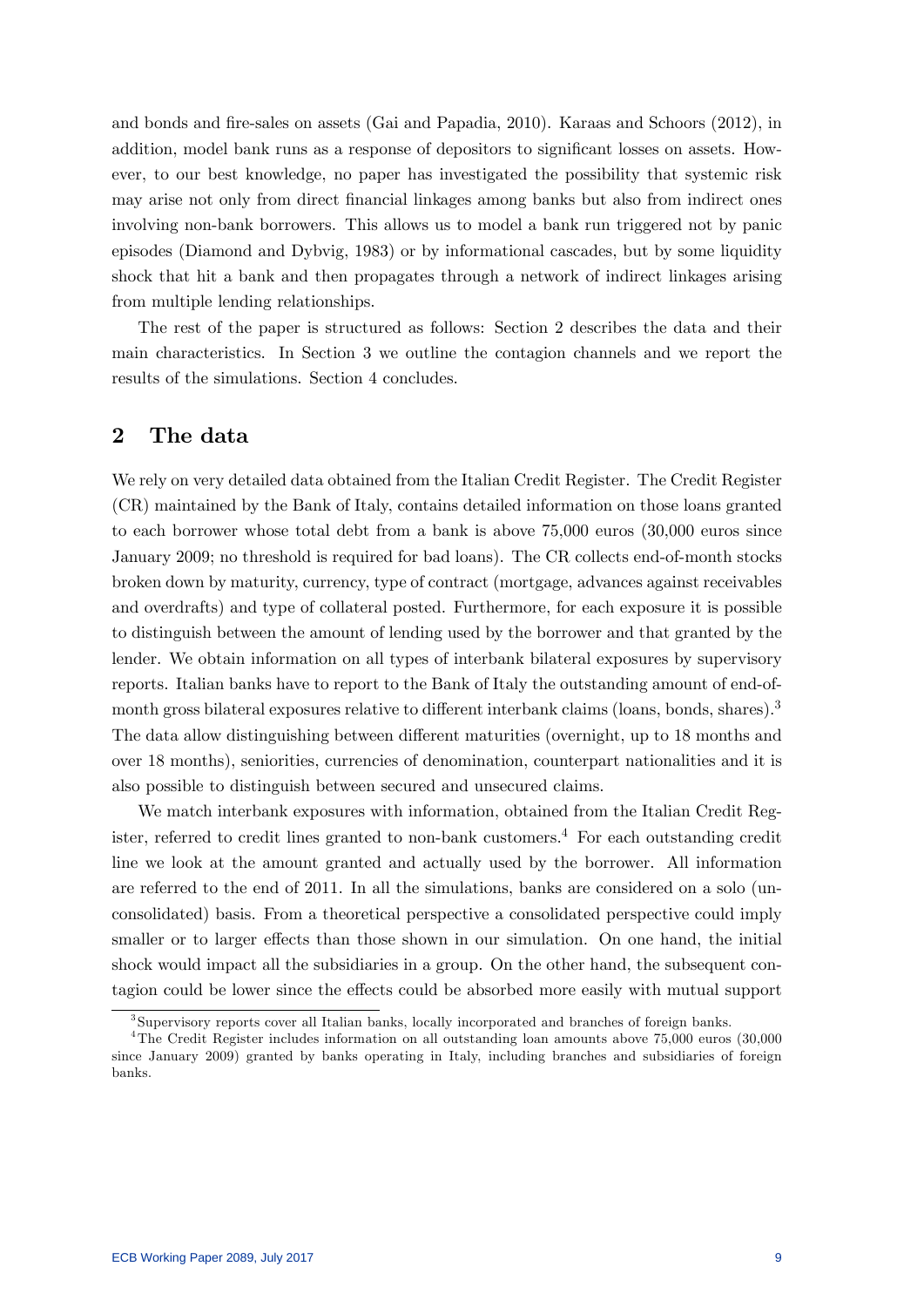within a banking group. There is some empirical evidence (see Mistrulli, 2011; JBF) that contagion could be more or less severe, depending on the value of the parameters used in the simulation. Yet from a regulatory perspective, liquidity requirements apply both on an individual and consolidated basis (Regulation (EU) No 575/2013 (Capital Requirements Regulation), art. 6).

In order to define the multiple lending network we go through different steps. First, let  $c_{j,h}$  be the amount of credit line of bank j used by borrower h and  $g_{j,h}$  the amount granted, then the available margin is  $m_{j,h}$  that is equal to the difference between the amount granted and the amount used  $(m_{j,h} = g_{j,h} - c_{j,h})$ . Then, assume that borrower h has also been granted a credit line by bank  $i$  and that this bank is hit by a liquidity shock and calls back at least partially the credit line granted to borrower  $h$ . In case borrower  $h$  has no other source of liquidity he may rely on the margin available on the credit line granted by bank j, i.e.  $m_{j,h}$  to pay back the loan granted by bank i.

Second, for each pair of bank  $i$  and  $j$  we can identify the set of common borrowers, i.e. those debtors that have been granted a credit line from both bank  $i$  and bank  $j$  at the same time. We denote the set of borrower in common between i and j as  $H_{i,j}$ . Therefore, reducing the loans granted by  $\alpha$  the maximum amount of liquidity bank i may obtain from borrowers through the credit lines granted to  $H_{i,j}$  from bank j is equal to:

$$
L_{i,j} = \sum_{h \in H_{i,j}}^{M} \max(\alpha \times c_{i,h}, m_{j,h})
$$

where  $h = 1, ..., M$ . Then each  $L_{i,j}$  is the  $(i, j)$ -entry of a matrix L of all bilateral "exposures" between each pair of bank  $i$  and  $j$ . The matrix  $L$  represents the network arising from the existence of multiple credit lines that we can compare with other networks generated by the existence of direct links among banks (i.e. interbank loans, bonds and shares cross holdings) that are already well known to researchers.

Third, in case borrower h has been granted credit lines by more than two banks, for each bank i we can identify a set  $B_i$  of all banks that are connected to bank i, that is all the intermediaries that have granted a credit line to bank  $i$  borrowers:

$$
B_i = \{j : L_{i,j} > 0\}
$$

Fourth, the maximum amount that bank  $i$  may obtain by calling back the credit lines it has granted to all borrowers is:

$$
L_i = \sum_{j \in B_i}^{\mathcal{B}} \sum_{h \in H_{i,j}}^{\mathcal{M}} \max\left(\alpha \times c_{i,h}, m_{j,h}\right)
$$

where  $\beta$  is the total number of banks, and  $\mathcal M$  is the total number of borrowers.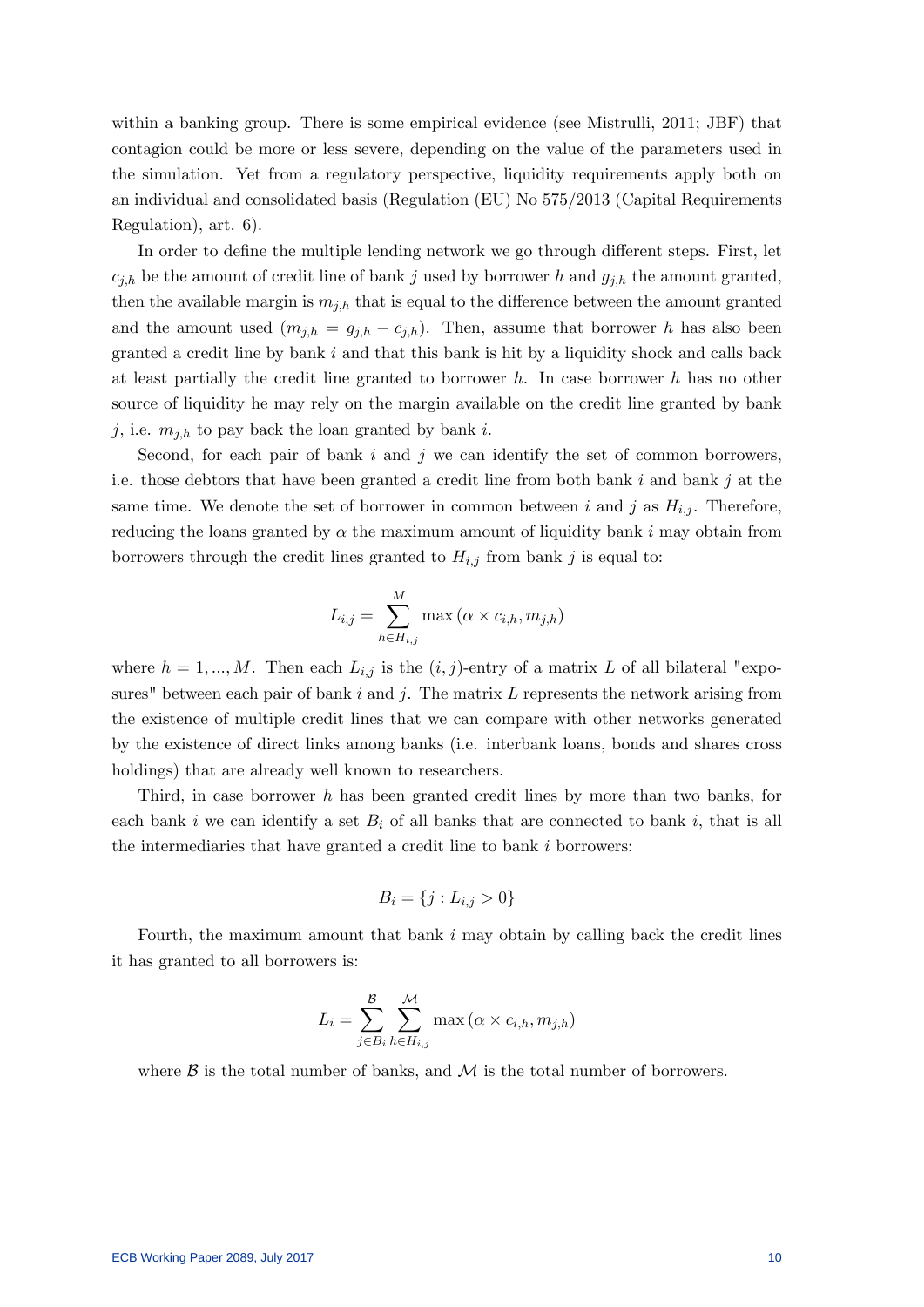At the end of 2011, the total amount of margins available on credit lines granted to non-banks was equal to 352 billions, of which 230 billions were referred to borrowers with multiple lending relations. Figure 2 represents the network generated by multiple lending relations and the amount of liquidity that is at risk, meaning that it may be potentially transferred from one bank to another in case the latter is hit by a liquidity or capital shock.

The network originated from multiple lending relations seems not to be very concentrated. The first 5 banks accounted for around one third of the total potential usage of credit lines of other banks. In order to reach at least the 90 per cent of all usable credit lines we have to consider more than 100 banks. The number of links is more than 60.000. With respect to the interbank markets' network the multiple lending network is much more dispersed. For unsecured interbank deposits the first 5 banks account for almost the 50 per cent of total position at the June of 2011. As a result the network base on multi-lenders loans seems more disperse but with a higher volume with respect the interbank unsecured  $\text{market}^5$ .

At the end of 2011, the multiple-lending relationship network amounted to 230 billions euro while the total value of interbank' unsecured exposures in which either the borrower or the lender is an Italian bank was around 750 billions euro, of which more than 70 per cent was between banks affiliated with the same group. Focusing only on intermediaries headquartered in Italy, the value reduces to around 250 billion euro, of which around 190 within the same banking group. The network between Italian banks related to cross-holding of assets amounts to around to 120 billions. Table 2 show commonly used index for describing network topology<sup>6</sup> , Montagna and Kok (2016) show that standard network centrality measures can seriously underestimate the real contagion risk faced by a network. The number of connected banks is similar if we look at the network related to multiple lending and the monetary market, instead it is much less diffuse if we consider only the cross-holding of bonds and shares. Instead, if we consider the number of banks connected the network related to multiple lending is much more dense with an higher number of relation for each bank.

Borrowers with more than one credit lines can have generally less than 5 outstanding credit lines, although some borrowers can have a much higher number of available credit sources. The median borrowers has two credit lines with a total value of 160.000 euro and with one of banks having a majority share (Table 3).

 $5$ Until the recent Long Term Refinancing Operation the unsecured segment has represented the most relevant part of interbank positions (see Cappelletti et al., 2011).

<sup>6</sup> See Acemoglu et al. (2013), Cont et al. (2012), Degryse and Nguyen (2007), Iori, et al. (2006), Kares et al.  $(2008)$ , Furfine  $(2003)$  and Sheldon and Maurer  $(1998)$ .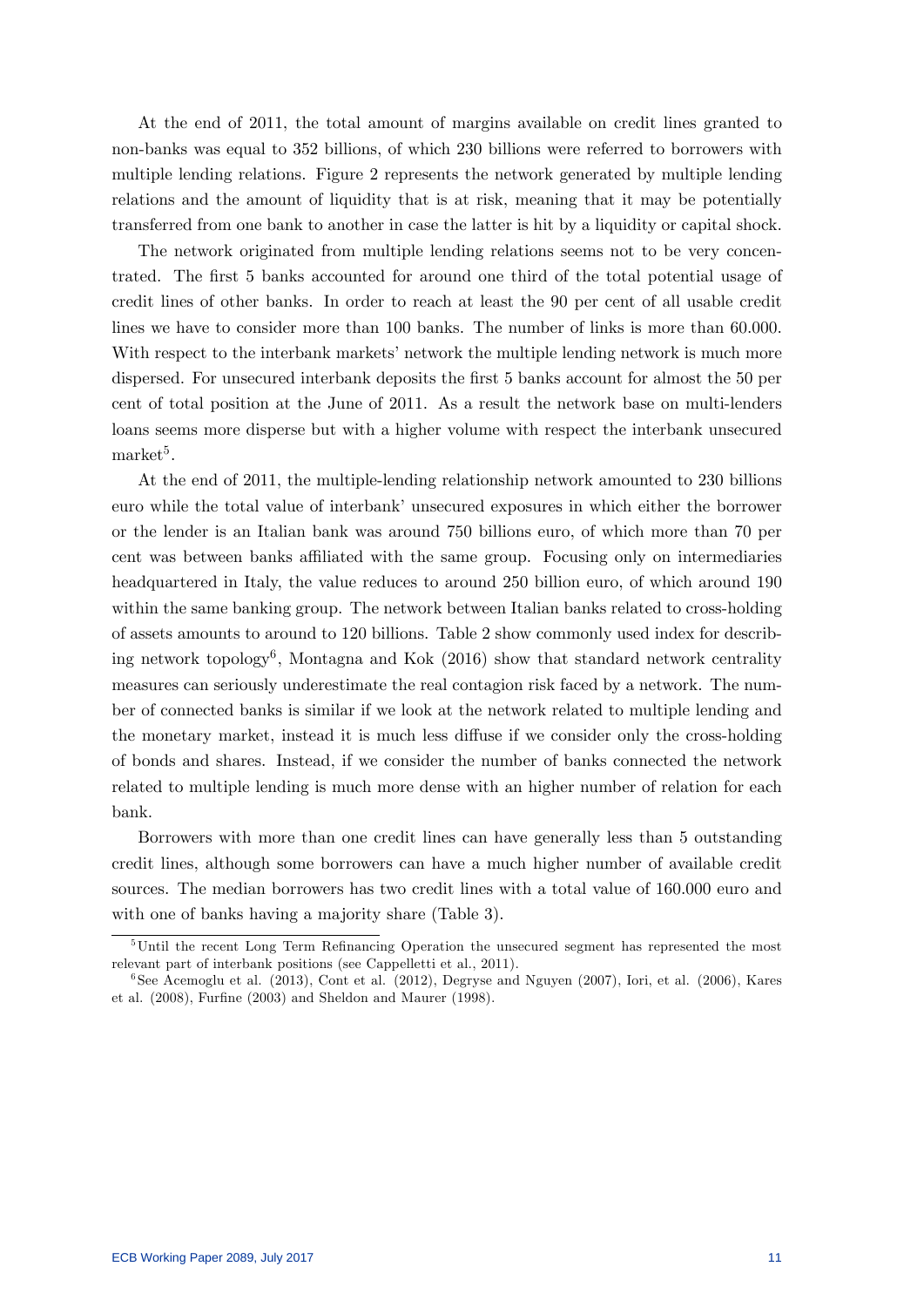

Figure 2: Network based on multiple lending relations.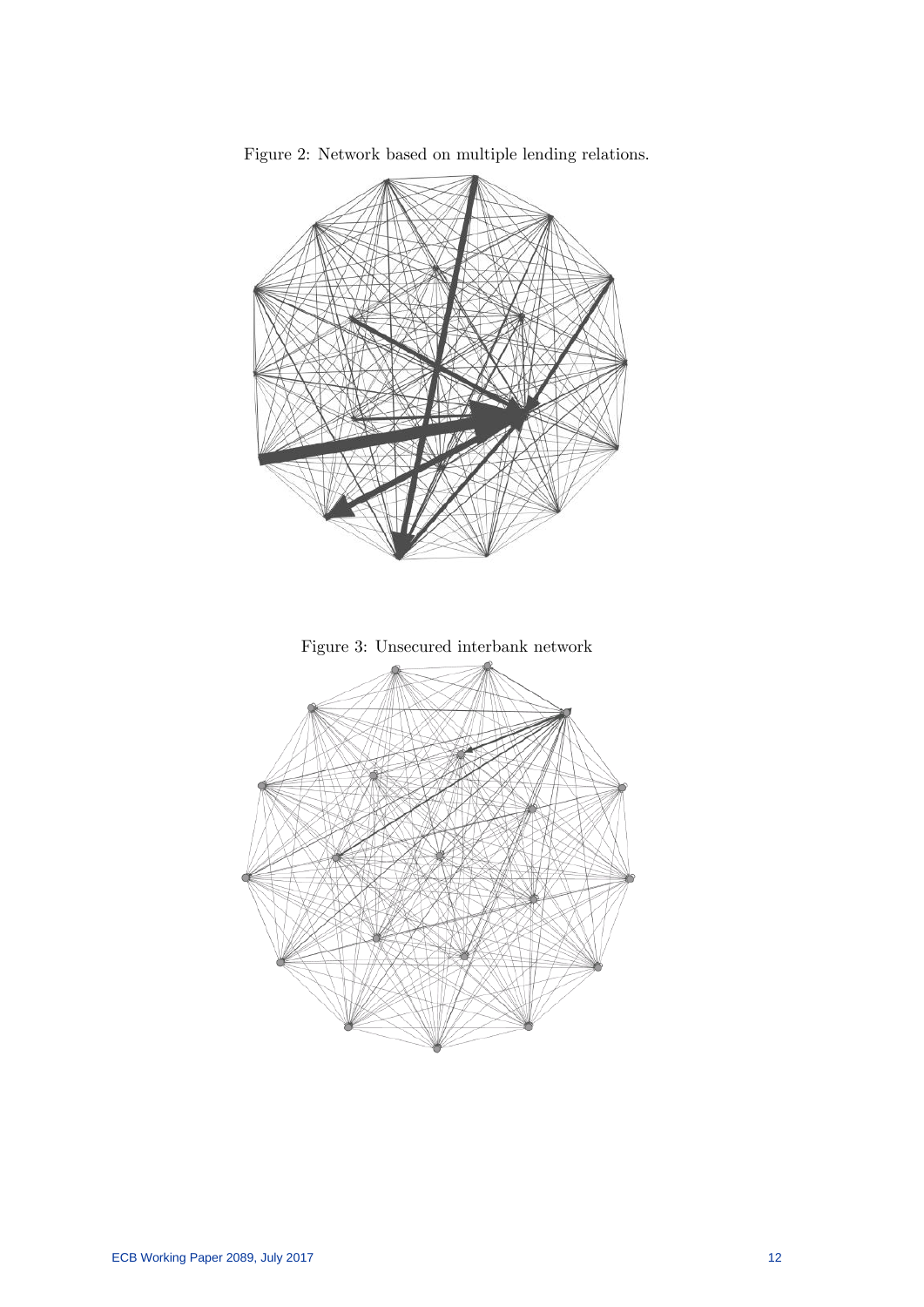|                        | Interbank market |                | Cross-assets Network Multiple relations network |
|------------------------|------------------|----------------|-------------------------------------------------|
| Number of nodes        | 782              | 299            | 646                                             |
| Number of relations    | 3,988            | 3,231          | 16,956                                          |
| Degree distribution    |                  |                |                                                 |
| Mean                   | 5                | 4              | 25                                              |
| Median                 | $\overline{2}$   | 0              | 17                                              |
| p10                    | 0                | 0              | $\Omega$                                        |
| p90                    | 8                | 4              | 55                                              |
| <b>Betweenness</b>     |                  |                |                                                 |
| Max                    | 264,863          | 63,492         | 44,820                                          |
| Mean                   | 892              | 458            | 303                                             |
| Median                 | 13               | $\mathbf 0$    | $\mathbf 0$                                     |
| Eigenvector centrality |                  |                |                                                 |
| Max                    | 0.00             | 0.19           | 0.17                                            |
| Mean                   | $-0.02$          | 0.02           | 0.02                                            |
| Median                 | $-0.02$          | 0.01           | 0.00                                            |
| PageRank               |                  |                |                                                 |
| Max                    | 82               | 91             | 727                                             |
| Mean                   | 10               | $\overline{2}$ | 151                                             |
| Median                 | 7                | 0              | 133                                             |

Table 2: Statistics on plan participants

Note: In order to have comparable figures we consider only Italian banks.

## 3 Multiple lending and the contagion mechanism in a crisis

In this section we describe how contagion propagates within the banking system because of indirect financial linkages stemming from multiple lending to non-banks. It is worthwhile to emphasize that this contagion mechanism has very limited scope in "normal" times. On the contrary, we argue that it might be quite harmful in a crisis by amplifying the effects of an already on-going crisis.

As it is generally assumed in many papers relying on simulations in order to investigate Önancial contagion phenomena, we assume that a bank is hit by an idiosyncratic shock which then may propagate to other banks financially linked to the former. This is justified by the fact that we tried to take a quite conservative perspective although the conditions under which the contagion mechanism can be relevant could imply the presence of a systemic shock hitting more than one bank contemporaneously.

In the first step, we assume that a bank  $i$  is hit by a shock and as a consequence bank i calls back a share of all credit lines by an amount that depends on the size of the shock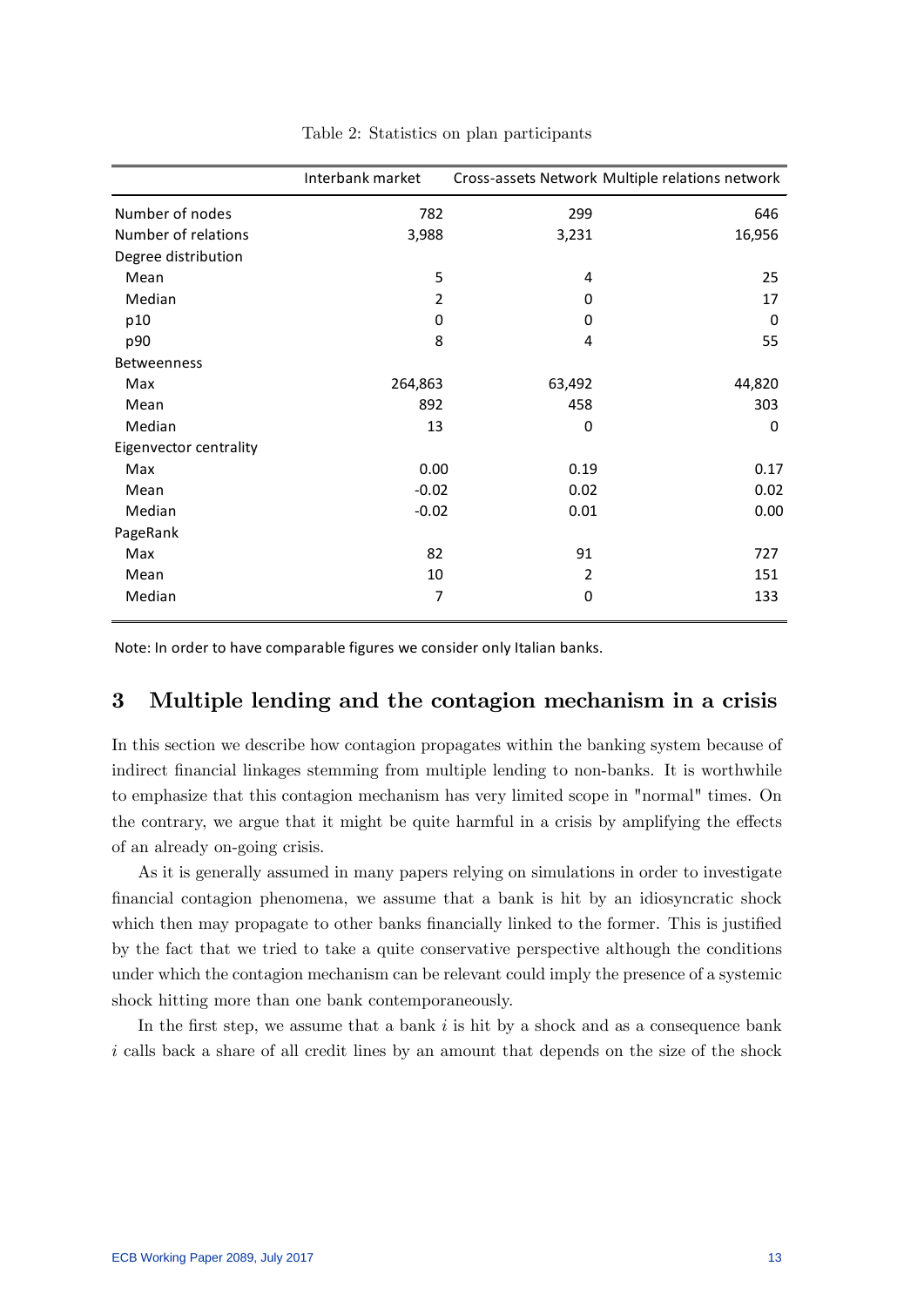|                           | Min   | p10 | Median | p90   | Max       |
|---------------------------|-------|-----|--------|-------|-----------|
| Loan by borrower (number) | 2     |     | 2      | 5     | 125       |
| Loan by borrower (value)  | 0.001 | 16  | 62     | 299   | 327,400   |
| Total loans by borrower   | 0.002 | 35  | 160    | 1,166 | 1,617,000 |
| Max loan by borrower      | 0.001 | 24  | 96     | 578   | 1,118,000 |
| Maximum loan over total   | 9%    | 37% | 60%    | 89%   | 100%      |

Table 3: Statistics on loans by borrower

 $(\alpha)$ .<sup>7</sup> We run different scenarios one for each bank in the banking system and for each bank by assuming different sizes of the idiosyncratic shock.

We can think of two possible types of shock: a) liquidity shocks such that bank i falls short of high-quality liquid assets  $(HQLA)$ ; b) capital shocks such that bank i falls short of regulatory capital. In both cases, in a situation in which the financial markets are impaired and banks are not able to tap them, bank i can restore its liquidity or regulatory capital pre-shock endowments by selling their assets. However, selling assets, both directly or by securitizing them, might be of little help in a crisis since this would entail severe losses with little liquidity inflows and also a capital drop too (Glasserman and Young, 2016).

Alternatively, banks may ask their borrowers to pay back at least part of their debt exposure thus providing liquidity and lowering regulatory capital needs at the same time. This is possible for at least those loans that banks may unilaterally call back at a short notice as it occurs for credit lines. Of course this is not costless for banks since they have to give up loan interest rates, calling back loans at a very short notice may imply a lot of effort from loan officers and, finally, this may also be harmful to the bank-firm relationships since borrowers may then switch to other banks. In that case, incumbent banks waste part of the efforts (mostly implying relation specific sunk costs) they have exerted to build up the relationship with the borrower, since they might have not reaped all the benefits yet. However, we maintain that during a severe crisis, banks might have little room for maneuvering and then resort to even quite costly strategy to overcome a liquidity or capital shock.

Once bank  $i$  relies on this strategy then contagion may propagate to other banks. This may happen whether the shock is so severe that bank  $i$  has to call back a great amount of credit lines in order to restore the pre-shock level of liquidity and, at the same time, in order to avoid any further outflows of liquidity, it zeros all the unused margins available on credit lines granted to its borrowers. Indeed, once this happens, all borrowers of banks  $i$ , named  $H_i$ , will draw money from the available unused credit lines granted by other banks to pay

<sup>7</sup>Customers can not draw on credit lines after a liquidity shock or after request for repayment.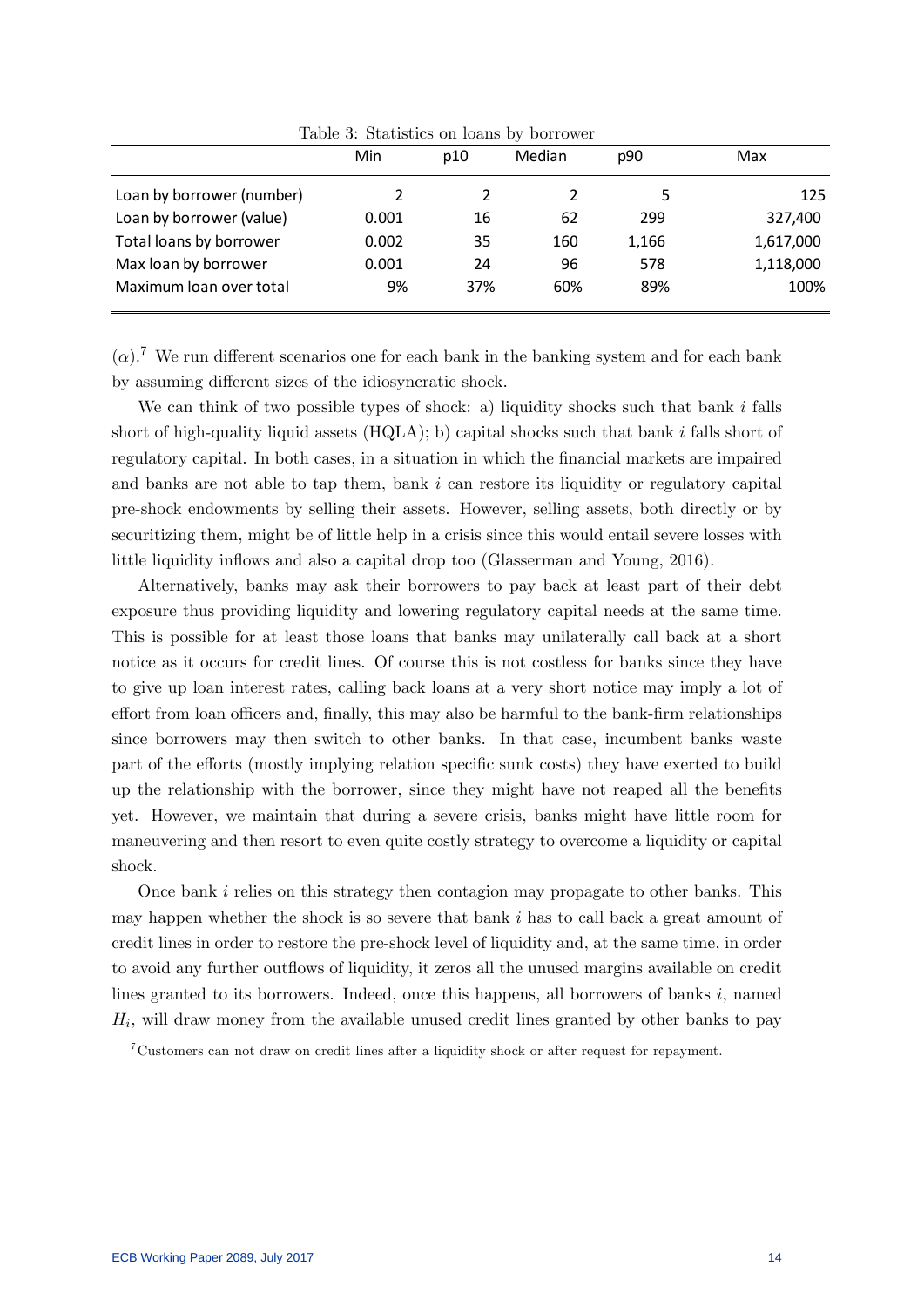back the loans granted by bank  $i$ <sup>8</sup>. As a consequence, all other banks lending to borrowers in  $H_i$  will record an increase in their lending activity and also a outflow of liquidity from them to bank i.

This in turn may have two consequences on shocked banks. The unwanted growth in their lending may lead to a shortage of regulatory capital; the outflows of liquidity to bank  $i$  might be so large that they fall short of liquidity. As a consequence those banks may in turn call back at least part of the credit lines granted and, similarly to bank  $i$ , propagate contagion further to banks that were not hit in the first round. Obviously this process may go even further in case these other banks face a regulatory capital or a liquidity shortage and they have to call back at least part of the credit lines they have granted. The contagion mechanism stops only once no bank faces any liquidity and regulatory shortage or once all banks have been infected and as a consequence they have zeroed all the available credit lines margins. Indeed in this latter case it is impossible to draw liquidity from other banks.

The propagation of the initial liquidity shock depends on a condition that triggers subsequent withdrawals from other banks that have not been infected yet. Since it is not easy to empirically define such a triggering condition we simulate different scenarios with different liquidity thresholds. Specifically, we assume that a bank becomes illiquid if the total liquidity outflow is such that their high-quality liquid assets (HQLA) fall below a certain threshold that is equal to  $\delta \times HQLA$ , with  $\delta$  between 0 and 1 and where HQLA are computed according with Basel 3 Liquidity Coverage Ratio (LCR) rules. Let  $L = \delta' \times HQLA$  be the amount of liquidity outflows that bank j suffered because of the bank  $i$  illiquidity, bank j is illiquid if  $\delta' > \delta$ . The liquidity coverage requirement provides for the maintenance of a minimum liquidity buffer over a 30-day horizon to cover any net cash outflows occurring in the event of market-wide, idiosyncratic stress scenarios.<sup>9</sup> If the liquidity requirements  $\delta$  were already in place,  $\delta$  represents the distance distance of banks from the minimum requirement. Based on EBA results of the CRDIV-CRR/Basel III monitoring exercise as of end June 2016, the average LCR is 133.7% at end June 2016, while 95.4% of the banks in the sample show an LCR above the full implementation minimum requirement applicable from January 2018 (100%).

Alternative, new drawn from available credit lines could imply an increase in the capital requirement of banks which is another reason why bank may decide to reduce their loan exposures. According to the Capital Requirements Regulation (CRR; Article 166(8)) "for credit lines that are unconditionally cancellable at any time by the institution without prior notice, or that effectively provide for automatic cancellation due to deterioration in a borrower's creditworthiness, a conversion factor  $(c)$  of  $0\%$  shall apply". Indeed, a rise

<sup>&</sup>lt;sup>8</sup>We do not consider the possibility that borrowers can ask banks for new credit lines or, in general, an increase in the amount of lending granted.

 $9$ The new minimum requirements, the LCR were phased-in, beginning with a minimum required level of liquidity of 60% in 2015, which will be increased to 70% in 2016, 80% in 2017 and 100% in 2018.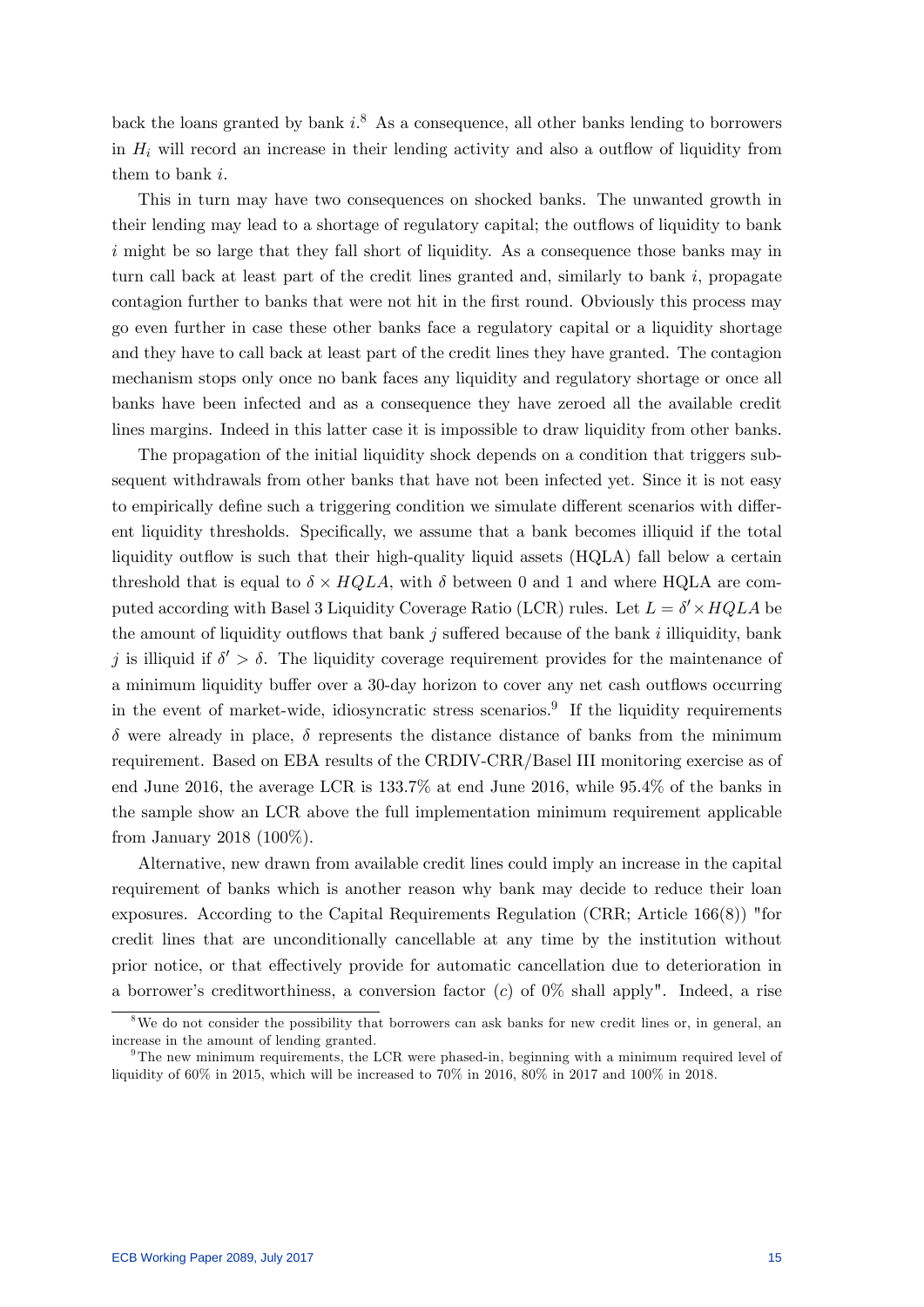in the drawn amount would increase bank capital requirements and consequently reduce regulatory capital relative to regulatory requirements (the actual solvency ratio goes down). Undrawn credit lines may be considered as unconditionally cancellable if the terms permit the institution to cancel them to the full extent allowable under consumer protection and related legislation. Therefore, as a consequence of an increase in drawn credit lines (which corresponds to a fall in the undrawn amount of credit lines), due to the liquidity shock, banks would also suffer an increase in capital absorption that could propagate contagion even if infected banks meet their liquidity requirements.

If this effect is big enough then banks would reduce lending and, as for the case of liquidity shortage, a possible way to this is to call back credit lines. In order to explore this additional mechanism of contagion we simulate different scenarios with different capital thresholds. Specifically, we assume that a bank capital falls short of regulatory capital if the total liquidity outflow and the consequent increase in the drawn amount of credit is such that the ratio between the total capital and risk weighted assets  $(RWA)^{10}$  decreases more than certain  $\gamma$  percentage points. Let  $D_i$  be the amount of liquidity outflows that bank j register because of the other banks becoming illiquid. RWA will increase by  $(c - 0\%) D_i$ , where c is the conversion factor of the additionally drawn liquidity.<sup>11</sup> The ratio between the total capital and risk weighted assets will decrease by  $\frac{Capital}{RWA} - \frac{Capital}{(c-0\%)D_j + RWA} = \gamma'$ . We assume that the bank j will become illiquid if  $\gamma' > \gamma$ .

If a bank become illiquid it will call back credit lines in order to restore the pre-shock level of liquidity, there could be contagion across banks but there is no amplification of the initial shock. The overall decrease of credit in the economy is limited by the initial idiosyncratic shock. Still, at each round of the contagion mechanism, the amount of liquidity available on credit lines in the banking system shrinks since we assume that infected banks zero credit line margins in order to avoid other borrowers' runs. This implies that, even without assuming liquidity hoarding by banks and borrowers, the initial shock is amplified by the prudent behaviour of banks. This is what we define as the baseline scenario (see Section 4.1). We simulate other scenarios in which we allow for banks' and borrowers' liquidity hoarding. Consistently, in line with Heider, Hoerova and Holthausen (2009), we assume that banks call back the amount of credit lines that is necessary to restore their pre-shock liquidity plus a share  $\alpha'$  of all credit lines (Section 4.2). Similarly, borrowers, once they are asked to pay back the credit lines granted by illiquid banks, draw more money than needed from other banks (Ivashina and Scharfstein, 2010; Ippolito et al., 2016). Formally, borrowers may withdraw  $(1 + \gamma)$  of the credit line called back by illiquid banks, up to the amount available on their credit lines (Section 4.3).

 $10$ Capital and risk weighted assets are those reported in supervisory data

<sup>&</sup>lt;sup>11</sup>In gerneral, the increase in RWA is equal to  $(c - c_0)L$  where  $c_0$  is the conversion factor of the undrawn credit lines.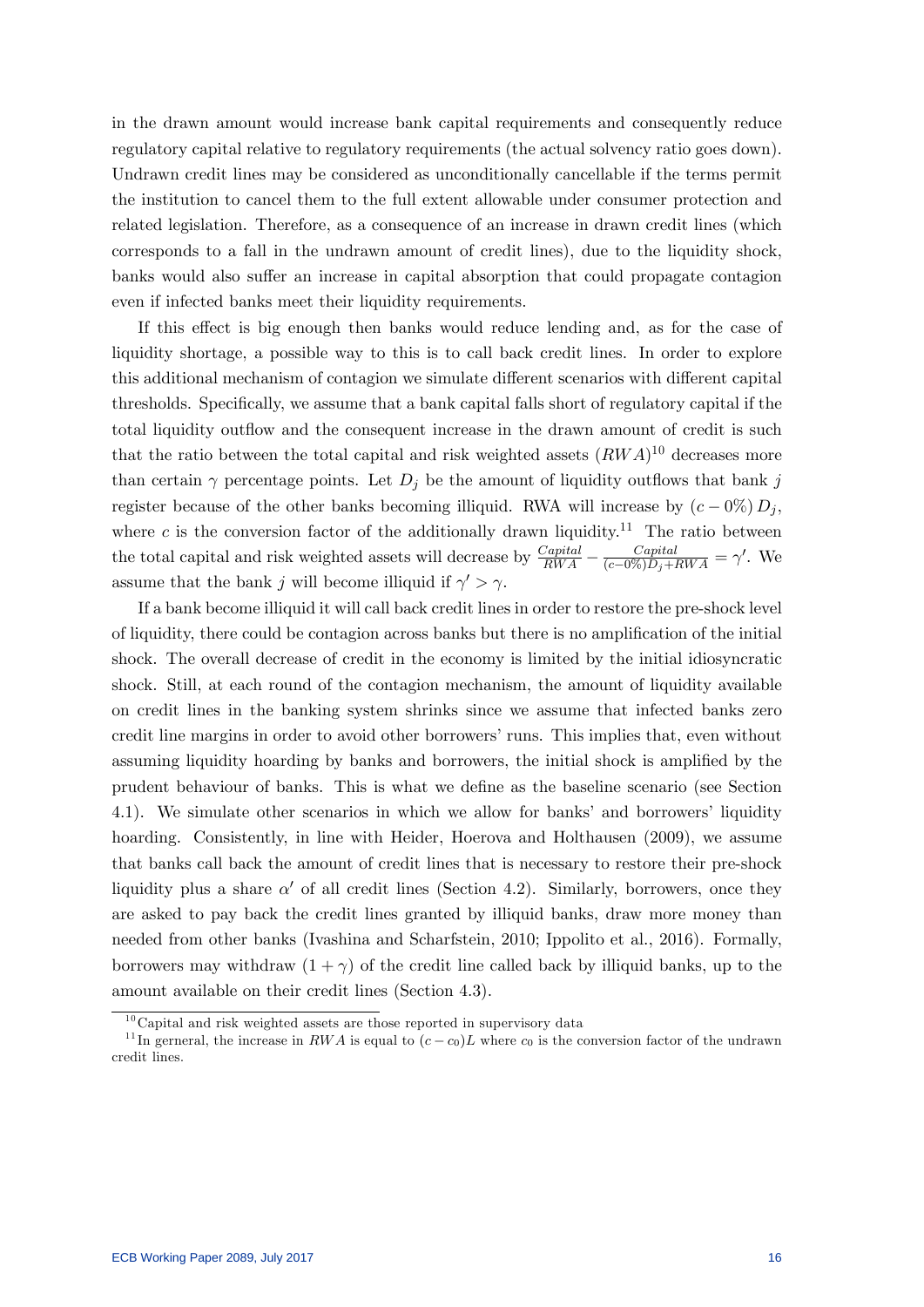In section 4.4 we report the results for some worst case scenarios where parameters are set at a very harmful level. Section 5 compares the multiple lending contagion mechanism (indirect contagion mechanism) with that based on losses on interbank assets (direct contagion mechanism). Finally, we allow the multiple lending contagion mechanism to interact with other contagion channels (Section 6). In particular, since the multiple lending mechanism may be triggered also by a capital shock we simulate the former together with the channel based on losses on interbank assets (see Upper, 2011 for a survey).

Within each section, corresponding to alternative behavioral assumptions, we simulate alternative scenarios corresponding to different values for the parameters involved. This approach reflects the difficulty to identify the "true" values for parameters. Our ambition is to assess the potential impact of the aforementioned contagion mechanism and to identify a reasonable range of possible measures of it, or at least to assess whether the channel for contagion we are investigating does exist or not.

## 4 Results

In this section we report the results of the simulation based on the contagion mechanism outlined in the previous section. The main aim is to assess whether the multiple lending network is a source of contagion in the Italian banking system. We simulate different scenarios starting from the baseline one, which is the more conservative one, and subsequently augmenting the contagion mechanism by alternatively allowing for banks' and borrowers' liquidity hoarding. It is worthwhile to stress that in our scenarios we do not take the existence of a central bank into the account and that, as already argued, the multiple lending contagion mechanism assumes that the markets for liquidity and capital are not working or at least they do not allow banks to restore fast enough their liquidity or capital endowments, as it happened during the last crisis.

#### 4.1 Baseline scenario

We start from an idiosyncratic shock that hits bank  $i$ . The shock is such that bank  $i$  has to call back, in order to restore the initial liquidity condition, a percentage  $\alpha$  of the outstanding credit lines granted to its borrowers. Assuming that these borrowers have no other source of liquidity to pay back the credit lines they have been granted by bank  $i$  they draw cash from the credit lines they have been granted by other banks that consequently will suffer a liquidity outflow. We then assume that these banks would then call back the credit lines to restore their initial liquidity conditions in case the amount of their high-quality liquid assets (HQLA) is  $\delta$  percentage points lower than the pre-shock level.

In the baseline scenario we set all the parameters at a quite conservative level, assuming that  $\delta$  is set at 50 percentage points, meaning that banks react to a liquidity shock once the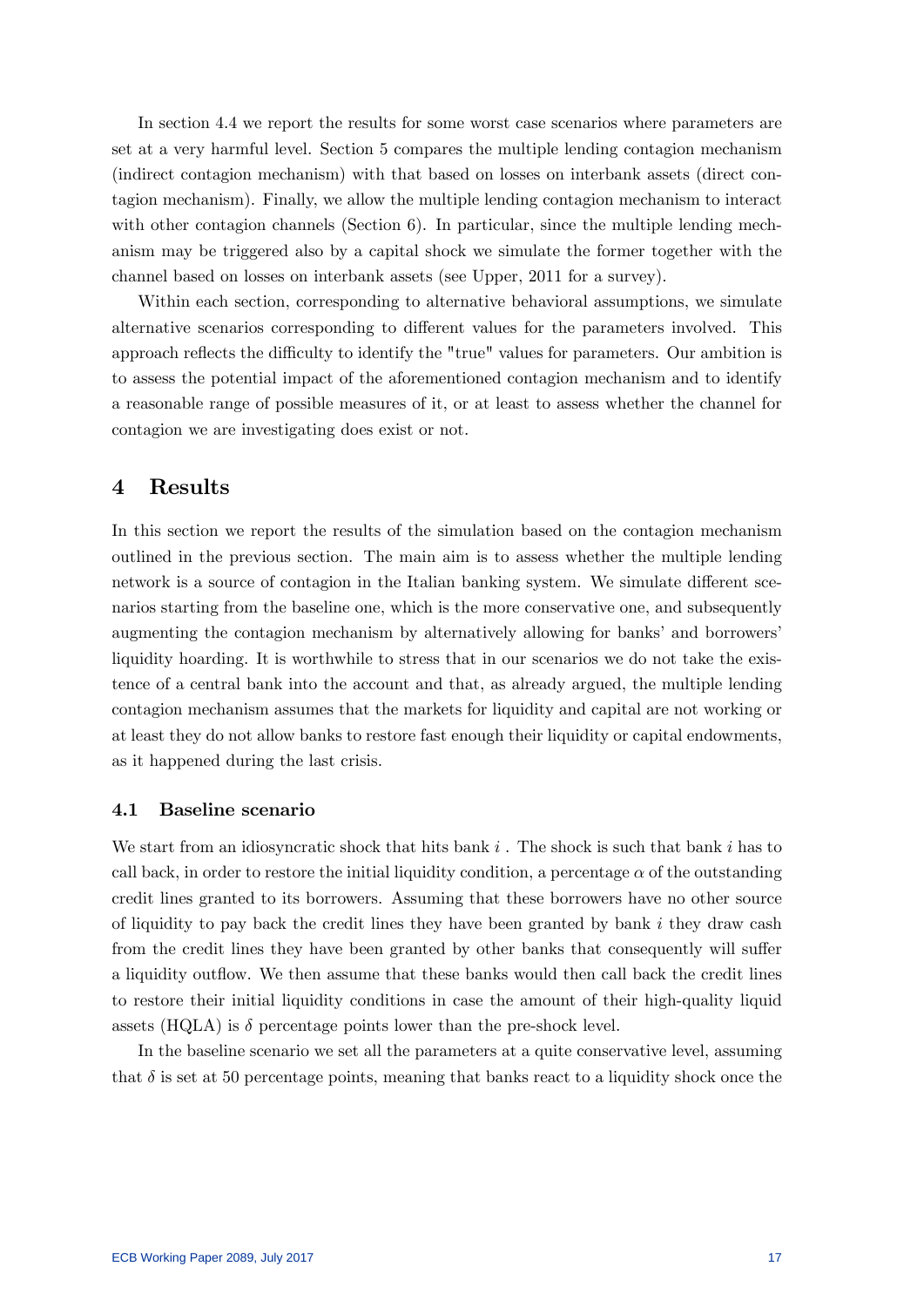amount of their high-quality liquidity assets drops by more than a half. Since this seems quite a very conservative hypothesis, i.e. banks react only to quite large liquidity shocks, we simulate less conservative scenarios assuming lower values for  $\delta$ . Since the average LCR was 133.7% at end June 2016 (EBA, 2016) the value for the simulation seems quite conservative. We assume that infected banks do not hoard liquidity, i.e.  $\alpha'$  is equal to 0. And the reference value of the initial reduction in the credit supply is 10% which is in line with the evidence from the survey run by the Bank of Italy (INVIND; see Table 1 ) and the observed changes in the credit supply between the end of 2011 and 2012.

Table 4 shows the results for different values of the idiosyncratic shock, i.e. for different values of  $\alpha$ . The number of cases in which contagion occurs and the change in outstanding credit lines, net of the initial idiosyncratic shock, is quite limited. This reflects the hypothesis that banks react and call back the credit lines granted to their borrowers only in case the liquidity shock is huge (50 per cent of total HQLA) and that they just want to restore the initial amount of liquidity. Based

|          |          |     |           | rable 4. Shihulation results. Dasemle |           |                                   |              |
|----------|----------|-----|-----------|---------------------------------------|-----------|-----------------------------------|--------------|
|          |          |     | Contagion | Delta loans                           |           | Delta loan Delta available margin | Delta margin |
| $\alpha$ | $\alpha$ |     | (%) (1)   | (%) (2)                               | (mln) (3) | (%) (4)                           | (mln) (5)    |
| 10%      | 0%       | 50% | 1.1%      | 0.00%                                 | $-3.86$   | $-0.126%$                         | $-269$       |
| 20%      | 0%       | 50% | 1.7%      | $0.00\%$                              | $-6.67$   | $-0.141%$                         | $-267$       |
| 30%      | 0%       | 50% | 2.1%      | $0.00\%$                              | $-9.84$   | $-0.149%$                         | $-266$       |
| 40%      | 0%       | 50% | 3.9%      | $-0.01%$                              | $-26.59$  | $-0.192%$                         | $-471$       |
| 50%      | 0%       | 50% | 4.4%      | $-0.01%$                              | $-36.56$  | $-0.210%$                         | $-515$       |

Table 4: Simulation results: baseline

Once we assume a lower threshold that triggers the reaction of banks we obtain a larger effect for the multiple lending contagion. In particular, we run same simulation for lower values for  $\delta$ . Table 5 reports the new results indicating a greater impact for this channel of contagion. The percentage of cases in which contagion occurs rises, reaching 20.6 per cent in the worst scenario and also lending drops up to 1.62 per cent.

In order to compare these results with those that take into account the potential role of alternative sources of propagation related to capital requirement, we run the simulations where we assume that banks would call back the credit lines to restore their initial liquidity conditions in case the amount of their capital is  $\gamma$  percentage points lower than the preshock level. We let the parameters, the conversion factor of undrawn credit lines and the threshold of capital, at a quite conservative level, assuming that  $\gamma$  is set at 5 percentage points, meaning that banks react to a liquidity shock once the amount of their capital drops by more than a 5 percentage points and the conversion factor is 50 per cent. Since this seems quite conservative hypothesis, i.e. banks react only to quite relevant liquidity shocks,

Note: (1) Share of cases where the number of illiquid banks is strictly higher than 1. (2) and (3) show the change in outstanding credit line net of the initial idiosyncratic shock (percentage points and milions Euro). (4) and (5) show the change in outstanding available margin on credit line gross of the initial idiosyncratic shock (percentage points and milions Euro).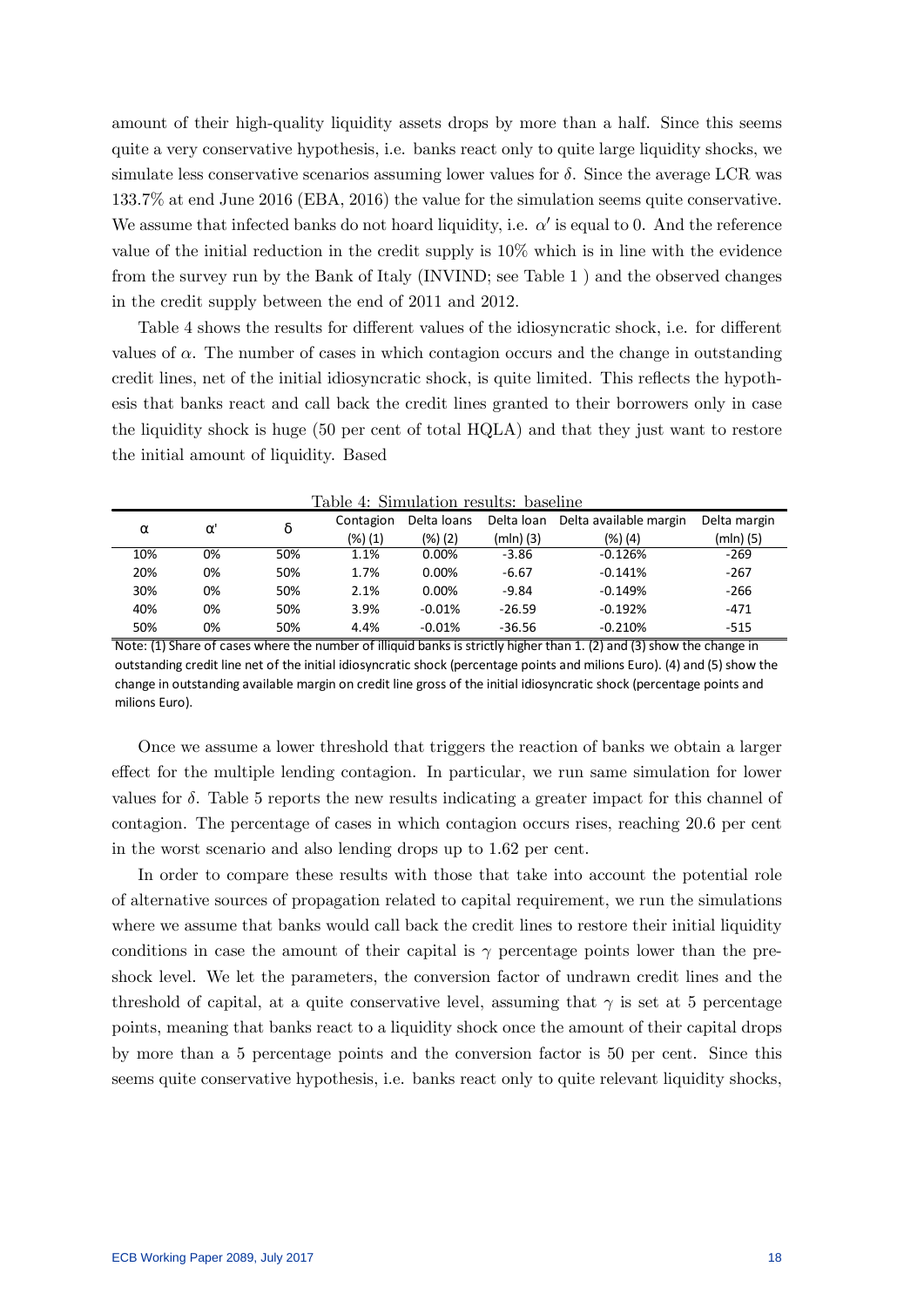| $\alpha$ | $\alpha$ | δ     | Contagion (%)<br>(1) | Delta loans (%) (2) | Delta Ioan (mln)<br>(3) | Delta available margin<br>(%) (4) | Delta margin<br>$(mln)$ (5) |
|----------|----------|-------|----------------------|---------------------|-------------------------|-----------------------------------|-----------------------------|
| 10%      | 0%       | 50.0% | 1.1%                 | $-0.002%$           | $-3.86$                 | $-0.126%$                         | $-268.79$                   |
| 10%      | 0%       | 30.0% | 1.9%                 | $-0.002%$           | $-3.99$                 | $-0.140%$                         | $-342.54$                   |
| 10%      | 0%       | 10.0% | 5.3%                 | $-0.002%$           | $-4.10$                 | $-0.193%$                         | $-473.04$                   |
| 30%      | 0%       | 50.0% | 2.8%                 | $-0.714%$           | $-17.71$                | $-16.984%$                        | $-17.71$                    |
| 30%      | 0%       | 30.0% | 4.6%                 | $-0.721%$           | -17.88                  | $-19.910%$                        | $-17.88$                    |
| 30%      | 0%       | 10.0% | 15.2%                | $-0.744%$           | $-18.46$                | $-33.150%$                        | $-812.59$                   |
| 50%      | 0%       | 50.0% | 4.4%                 | $-1.474%$           | $-36.56$                | $-21.005%$                        | $-36.56$                    |
| 50%      | 0%       | 30.0% | 8.1%                 | $-1.486%$           | $-36.86$                | $-25.962%$                        | $-36.86$                    |
| 50%      | 0%       | 10.0% | 20.6%                | $-1.619%$           | $-40.17$                | $-46.360%$                        | -1136.39                    |

Table 5: Simulation results: different liquidity thresholds

Note: (1) Share of cases where the number of illiquid banks is strictly higher than 1. (2) and (3) show the change in outstanding credit line net of the initial idiosyncratic shock (percentage points and milions Euro). (4) and (5) show the change in outstanding available margin on credit line net of the initial idiosyncratic shock (percentage points and bilions Euro).

we simulate less conservative scenarios assuming lower values for  $\gamma$  and conversion factor. We keep assuming that infected banks do not hoard liquidity, i.e.  $\alpha'$  is equal to 0.

| $\alpha$ | $\alpha$ | $\mathbf v$ | Conversion<br>factor | Contagion (%)<br>(1) | Delta loans (%)<br>(2) | Delta loan (mln) (3) | Delta available margin (%) Delta margin (mln)<br>(4) | (5)     |
|----------|----------|-------------|----------------------|----------------------|------------------------|----------------------|------------------------------------------------------|---------|
| 10%      | 0%       | 5%          | 50%                  | 0.8                  | 0.00                   | $-4$                 | $-0.12$                                              | $-298$  |
| 30%      | 0%       | 5%          | 50%                  | 3.9                  | $-0.01$                | $-17$                | $-0.14$                                              | $-345$  |
| 50%      | 0%       | 5%          | 50%                  | 6.6                  | $-0.02$                | -38                  | $-0.20$                                              | $-483$  |
| 10%      | 0%       | 1%          | 50%                  | 8.9                  | 0.00                   | -6                   | $-0.23$                                              | $-554$  |
| 30%      | 0%       | 1%          | 50%                  | 22.5                 | $-0.01$                | $-30$                | $-0.52$                                              | $-1285$ |
| 50%      | 0%       | 1%          | 50%                  | 30.5                 | $-0.02$                | $-61$                | $-0.76$                                              | $-1851$ |
| 10%      | 0%       | 5%          | 20%                  | 1.7                  | 0.00                   | $-4$                 | $-0.12$                                              | $-300$  |
| 30%      | 0%       | 5%          | 20%                  | 7.2                  | $-0.01$                | $-19$                | $-0.20$                                              | $-487$  |
| 50%      | 0%       | 5%          | 20%                  | 11.0                 | $-0.02$                | $-45$                | $-0.28$                                              | $-684$  |
| 10%      | U%       | 1%          | <b>20%</b>           | 14.8                 | <b>0.00</b>            | -6                   | -0.30                                                | -746    |
| 30%      | 0%       | 1%          | 20%                  | 32.0                 | $-0.01$                | $-34$                | $-0.78$                                              | $-1901$ |
| 50%      | 0%       | 1%          | 20%                  | 39.9                 | $-0.03$                | $-67$                | $-1.12$                                              | $-2751$ |

Table 6: Simulation results: different liquidity thresholds

Note: (1) Share of cases where the number of illiquid banks is strictly higher than 1. (2) and (3) show the change in outstanding credit line net of the initial idiosyncratic shock (percentage points and milions Euro). (4) and (5) show the change in outstanding available margin on credit line net of the initial idiosyncratic shock (percentage points and bilions Euro).

## 4.2 Liquidity hoarding by banks

Until now we have assumed that the infected banks that become illiquid reduce proportionally all outstanding loans in order to restore the initial amount of outstanding credit lines. In this sub-section, we assume that banks call back the amount of credit lines that is necessary to restore their pre-shock liquidity plus a share  $\alpha'$  of all credit lines. This corresponds to what we name bank liquidity hoarding scenario and it is consistent with a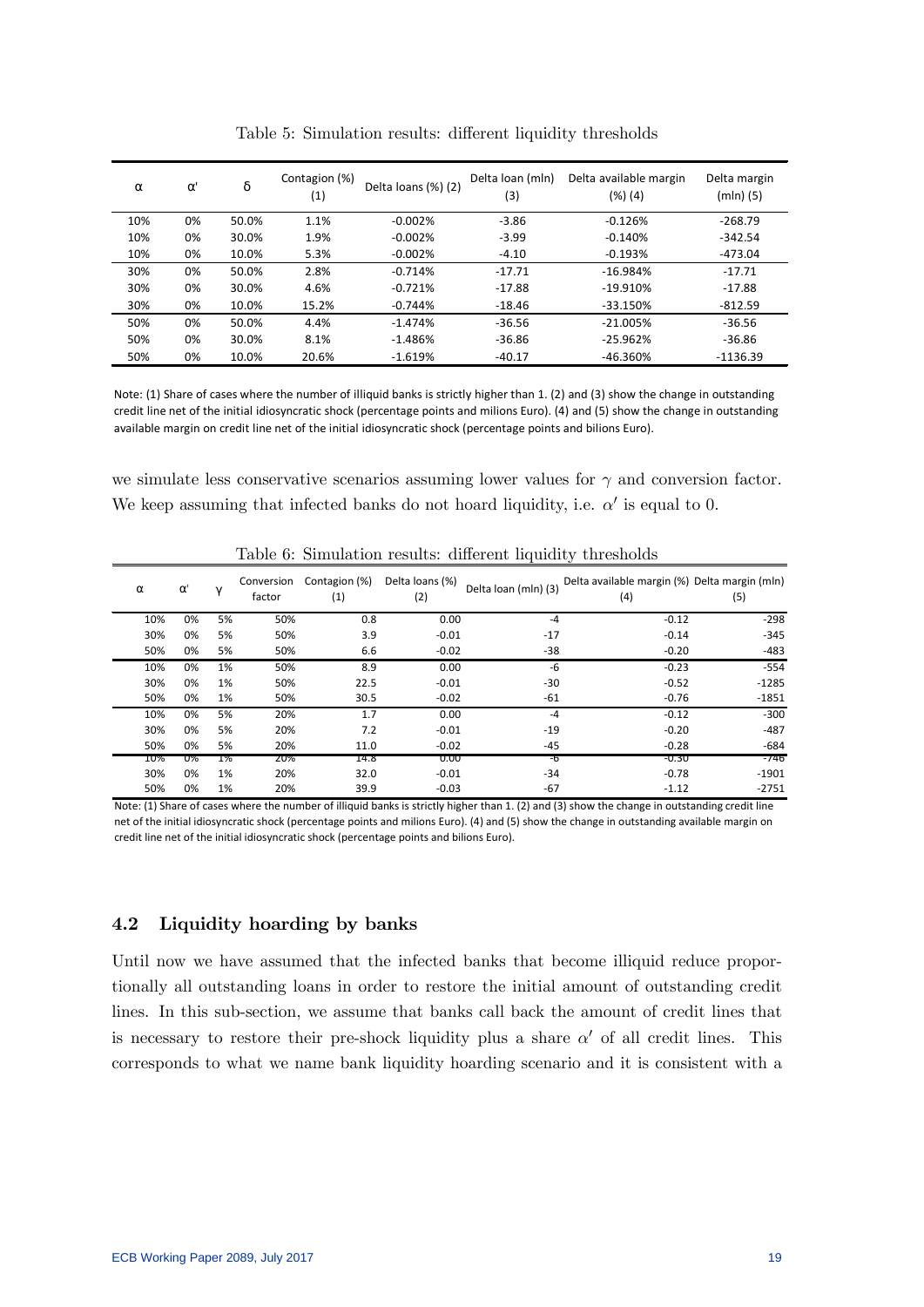prudent behaviour of banks that try to restore a level of liquidity that is higher compared to the pre-shock one.

In this case, the impact of contagion is quite severe. Following the initial idiosyncratic shock we observe contagion in 5.3 to 20.6 per cent of the cases, depending on the value set for  $\alpha'$ . At the same time, assuming a high liquidity hoarding parameter (i.e.  $\alpha' = 30\%)$  the impact on lending ranges between -1,132 millions euro, when we have  $\alpha = 10\%$ , to -5,303 millions, in case  $\alpha = 50\%$ . Correspondingly, overall lending shrinks by 5,341 and 23,466 millions. It is also worthwhile to observe that margins on lines of credit shrink by even a greater amount. This reflects the behaviour of banks that once infected reduce the amount granted on credit lines. This means that borrowers, after the shock, can not count anymore on this buffer of liquidity and they might be quite in trouble.

| $\alpha$ | $\alpha$ | δ   |       |          | Contagion (%) (1) Delta loans (%) (2) Delta loan (mln) (3) | Delta available margin (%)<br>(4) | Delta margin (mln) (5) |
|----------|----------|-----|-------|----------|------------------------------------------------------------|-----------------------------------|------------------------|
| 10%      | 10%      | 10% | 5.3%  | $-0.003$ | -8                                                         | $-0.3$                            | $-617$                 |
| 10%      | 20%      | 10% | 5.3%  | $-0.019$ | -46                                                        | $-0.4$                            | $-1,005$               |
| 10%      | 30%      | 10% | 5.3%  | $-0.456$ | $-1,132$                                                   | $-2.2$                            | $-5,341$               |
| 30%      | 10%      | 10% | 15.2% | $-0.017$ | $-42$                                                      | $-0.5$                            | $-1,219$               |
| 30%      | 20%      | 10% | 15.2% | $-0.073$ | $-182$                                                     | $-0.9$                            | $-2,323$               |
| 30%      | 30%      | 10% | 15.2% | $-1.489$ | $-3,693$                                                   | $-6.8$                            | $-16,551$              |
| 50%      | 10%      | 10% | 20.6% | $-0.033$ | -82                                                        | $-0.7$                            | $-1,694$               |
| 50%      | 20%      | 10% | 20.6% | $-0.109$ | $-271$                                                     | $-1.3$                            | $-3,076$               |
| 50%      | 30%      | 10% | 20.6% | $-2.138$ | $-5,303$                                                   | $-9.6$                            | $-23,466$              |

Table 7: Simulation results: banks' liquidity hoarding

Note: (1) Share of cases where the number of illiquid banks is strictly higher than 1. (2) and (3) show the change in outstanding credit line net of the initial idiosyncratic shock (percentage points and milions Euro). (4) and (5) show the change in outstanding available margin on credit line net of the initial idiosyncratic shock (percentage points and bilions Euro).

#### 4.3 Possible runs by borrowers

In this sub-section we explore another amplification driver of the contagion mechanism. Following Ivashina and Scharfstein (2010) we assume that borrowers draw down their credit lines, aiming to hoard liquidity up to  $\beta$  per cent of the liquidity called back by the banks. At the limit case we assume that borrowers draw down all the liquidity that is available on their lines of credit. Table 8 reports the results of these new simulations. Allowing borrowers to hoard liquidity has two effects. On the one hand, it propagates contagion more widely across banks. On the other hand, consistently with Detragiache, Garella and Guiso (2000) and Ivashina and Scharfstein (2010), borrowers are less affected by the liquidity shock and the amount of lending increases, in case they draw down cash up to the line ceiling. In these scenarios we observe a huge reduction in the available margins. Differently, from the results reported in the previous sub-section this is also partly harmful to borrowers since it also reflects the behaviour of borrowers themselves, not only that of infected banks, that tend to hoard liquidity too.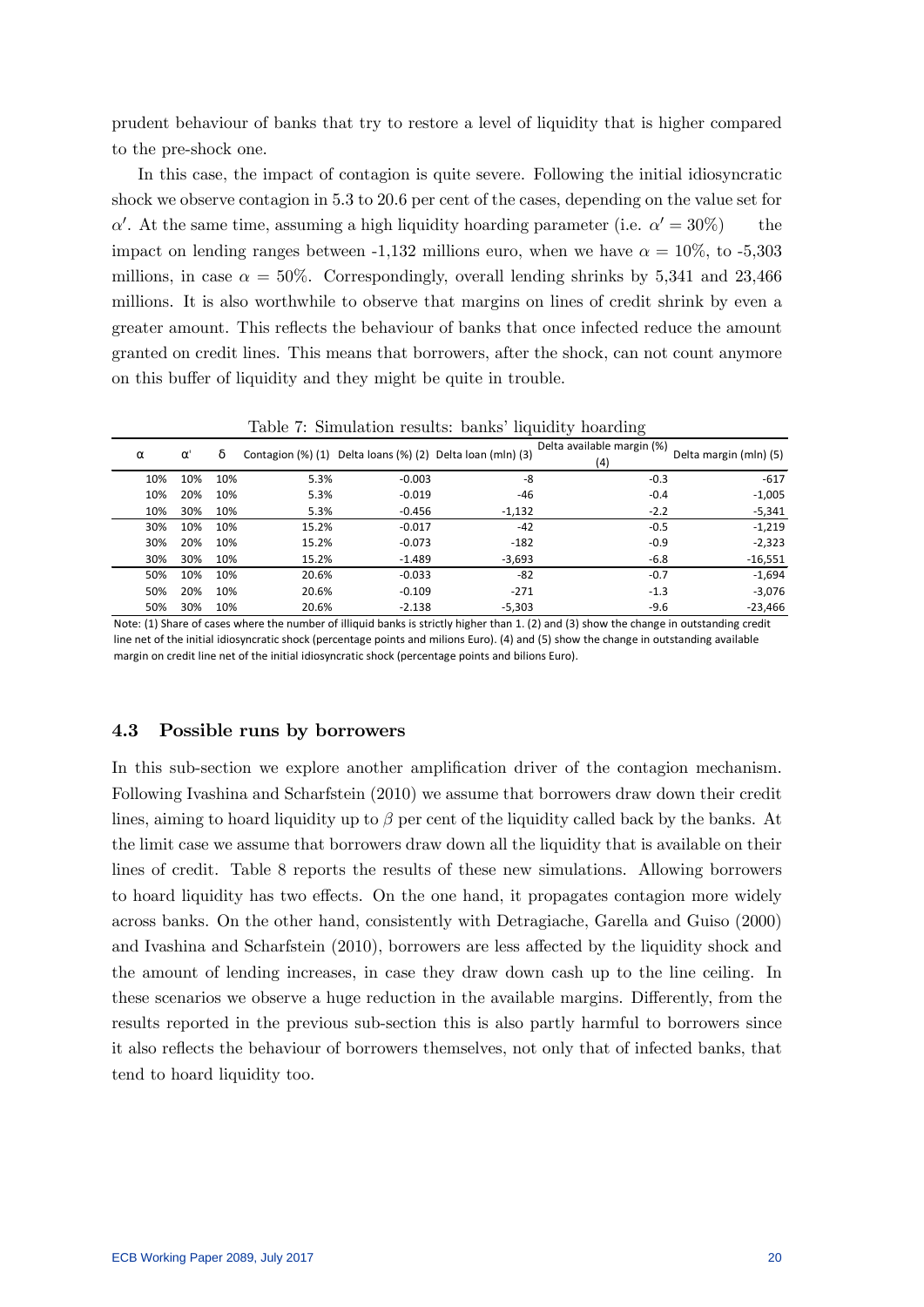|          |          | δ   |               | Contagion (%)     | Delta Ioans (%) | Delta Ioan (mln) (3) | Delta available margin (%) Delta margin (mln) |            |
|----------|----------|-----|---------------|-------------------|-----------------|----------------------|-----------------------------------------------|------------|
| $\alpha$ | $\alpha$ |     | β             | $\left( 1\right)$ | (2)             |                      | (4)                                           | (5)        |
| 10%      | 0%       | 10% | 10%           | 5.8%              | $-0.001$        | $-2$                 | $-0.2$                                        | $-489$     |
| 10%      | 0%       | 10% | 30%           | 7.3%              | 0.001           | 2                    | $-0.2$                                        | $-529$     |
| 10%      | 0%       | 10% | 50%           | 8.3%              | 0.003           |                      | $-0.2$                                        | $-578$     |
| 10%      | 0%       | 10% | 00            | 55.3%             | 4.908           | 12,174               | $-54.7$                                       | $-134,057$ |
| 30%      | 0%       | 10% | 10%           | 16.0%             | $-0.005$        | $-13$                | $-0.4$                                        | $-869$     |
| 30%      | 0%       | 10% | 30%           | 17.7%             | 0.000           | $-1$                 | $-0.4$                                        | $-997$     |
| 30%      | 0%       | 10% | 50%           | 18.7%             | 0.004           | 10                   | $-0.5$                                        | $-1,130$   |
| 30%      | 0%       | 10% | 00            | 55.3%             | 4.908           | 12,174               | $-54.7$                                       | $-134,057$ |
| 50%      | 0%       | 10% | 10%           | 21.0%             | $-0.013$        | $-32$                | $-0.5$                                        | $-1,192$   |
| 50%      | 0%       | 10% | 30%           | 22.9%             | $-0.008$        | $-19$                | $-0.5$                                        | $-1,333$   |
| 50%      | 0%       | 10% | 50%           | 24.3%             | $-0.003$        | -6                   | $-0.6$                                        | $-1,506$   |
| 50%      | 0%       | 10% | <sub>00</sub> | 55.3%             | 4.908           | 12,174               | $-54.7$                                       | $-134.057$ |

Table 8: Simulation results: borrowers' hoarding of liquidity

Note: (1) Share of cases where the number of illiquid banks is strictly higher than 1. (2) and (3) show the change in outstanding credit line net of the initial idiosyncratic shock (percentage points and milions Euro). (4) and (5) show the change in outstanding available margin on credit line net of the initial idiosyncratic shock (percentage points and bilions Euro).

#### 4.4 Worst case scenarios

Finally, we run a quite extreme scenarios where we set simulation parameters at a very harmful level. In particular, in Table 6 we report some results obtained for large initial liquidity shocks (alpha= $90\%$ ), banks' liquidity hoarding, for the case in which banks react to relatively small shocks to their liquidity endowments (delta=50%). We run these worst case scenarios for 2 alternative behaviors of borrowers. In one case, borrowers are passive and then just draw the amount of money necessary to pay back the loans to banks that have called them back. At the other extreme, we assume that they are quite reactive to the shock and draw money from their lines of credit up to the credit line ceiling.

|          |     |          | δ   | β   | Contagion (%)     | Delta Ioans (%) | Delta loan (mln) (3) | Delta available   | Delta margin (mln) |
|----------|-----|----------|-----|-----|-------------------|-----------------|----------------------|-------------------|--------------------|
| $\alpha$ |     | $\alpha$ |     |     | $\left( 1\right)$ | (2)             |                      | margin $(\%)$ (4) | (5)                |
|          | 90% | 10%      | 10% | 0%  | 20.6%             | $-0.03$         | -82                  | $-0.69$           | $-1694$            |
|          | 90% | 30%      | 10% | 0%  | 20.6%             | $-2.14$         | $-5303$              | $-9.57$           | $-23466$           |
|          | 90% | 50%      | 10% | 0%  | 20.6%             | $-4.72$         | $-11706$             | $-12.12$          | $-29703$           |
|          | 90% | 10%      | 10% | 50% | 47.0%             | $-0.79$         | $-1.970$             | $-42$             | $-103,468$         |
|          | 90% | 30%      | 10% | 50% | 47.0%             | $-7.92$         | $-19,646$            | -43               | $-104.497$         |
|          | 90% | 50%      | 10% | 50% | 47.0%             | $-15.36$        | $-38,106$            | -44               | $-107,116$         |

Table 9: Simulation results: stressed scenarios

Note: (1) Share of cases where the number of illiquid banks is strictly higher than 1. (2) and (3) show the change in outstanding credit line net of the initial idiosyncratic shock (percentage points and milions Euro). (4) and (5) show the change in outstanding available margin on credit line net of the initial idiosyncratic shock (percentage points and bilions Euro).

In this case we obtain the most severe impact of contagion on lending. In the worst scenario reported in Table 6, lending shrinks by more than 15 per cent.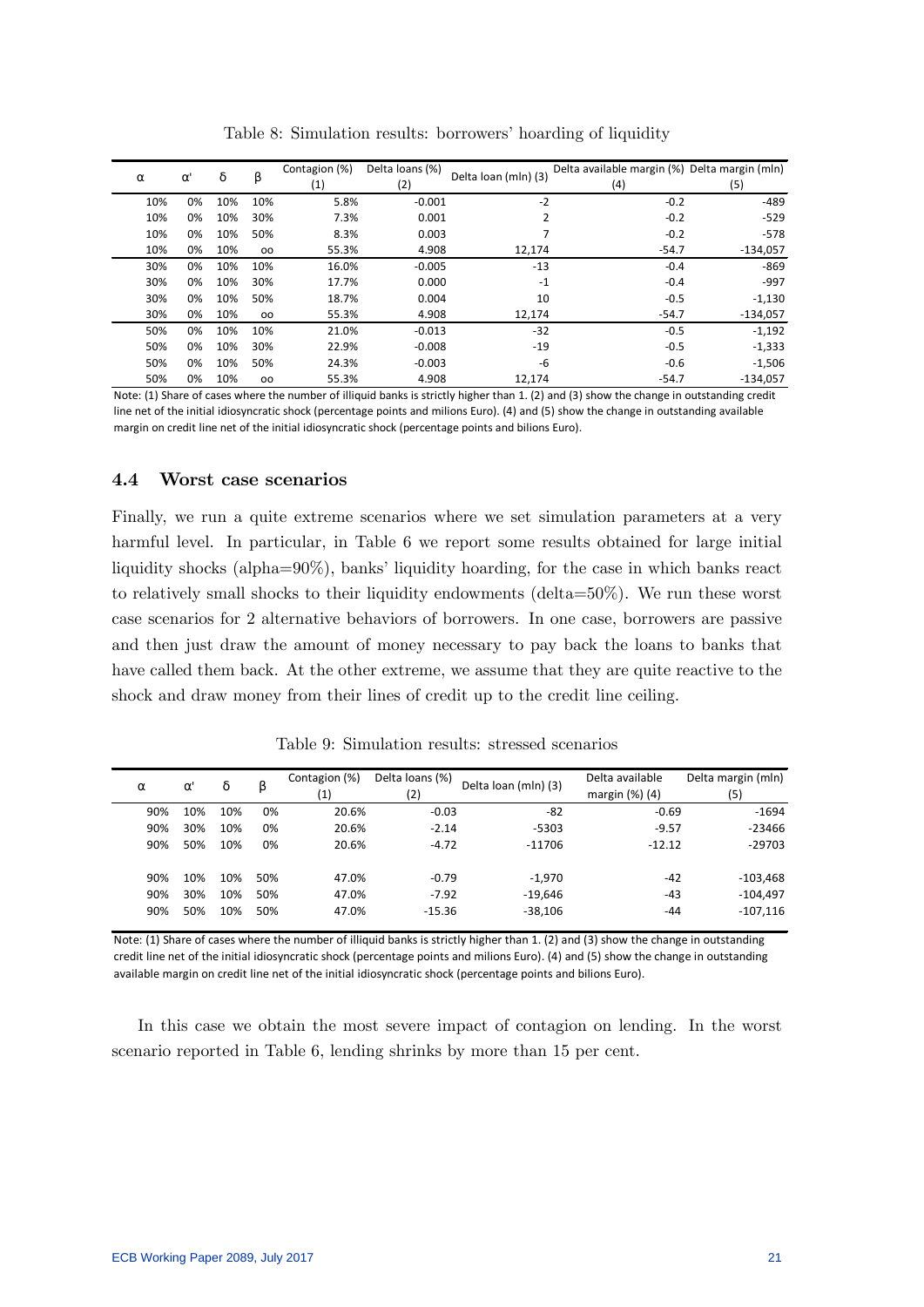## 5 A comparison among contagion channels

In this section we compare the contagion mechanism due to multiple-lending relations with alternative mechanism. In particular, we run simulations which take into the account bank losses on interbank market due to defaults of other banks (see, among others, Mistrulli, 2011). Namely, all banks raising funds in the interbank market are allowed to fail one at a time; the losses suffered by banks lending to the failed bank are then computed. If the amount of the losses is greater than lenders' Tier-1 capital (i.e. capital and reserves) then lenders default. The simulation is then iterated by verifying if banks that fail after the first iteration make other banks fail as well. At each iteration banks that failed in the previous one are dropped from the set of banks which may be affected by contagion. The simulation continues until at least one bank default occurs. More recently, Battiston et al, 2013 consider also losses due to cross-holding of shares and the possibility of near defaulting banks. Limiting ourselves to the first aspect we can run the same simulations considering contagion due to losses related to shares and bonds holding of defaulted banks (see Appendix).

Table 10 summarizes the parameters used in the baseline simulation. Once a bank becomes illiquid it will reduce its loans by 10 percentage points and the threshold for the outflow of liquidity to cause a bank to become illiquid  $(\delta)$  is set at 50 percentage points. For evaluate other source of contagion, already studied in the literature we assume that the loss given default for unsecured and secured loans is respectively 40 and 80 per cent, and the recovery rate for stocks and bonds is respectively the 0 and 40 per cent. These values are in line with previous paper in the literature (Bargigli et al, 2015). The recovery rate is differentiated between shares and bonds but it is independent from the issuer and from the holder.

| Simulation parameters                                  |      |
|--------------------------------------------------------|------|
| $\alpha$ = initial idiosyncratic shock                 | 0.10 |
| $\alpha'$ = share of credit lines called back by banks | 0.10 |
| $\delta =$ threshold of $HQLA$                         | 0.50 |
| $\lambda = LGD$ unsecured interbank loans              | 0.90 |
| $\phi = LGD$ secured interbank loans                   | 0.40 |
| $\beta = LGD$ bonds holdings                           | 0.40 |
| $\sigma = LGD$ share holdings                          | 10   |

Table 10: Simulation parameters: recovery rates and liquidity threshold

Note that generically we can not say whether one mechanism is stronger than another since only the network structure related to each channel determine which one is more relevant. In order to evaluate the relevance of different contagion's mechanisms, we consider the default and the becoming illiquid of every single Italian bank and see what is the effect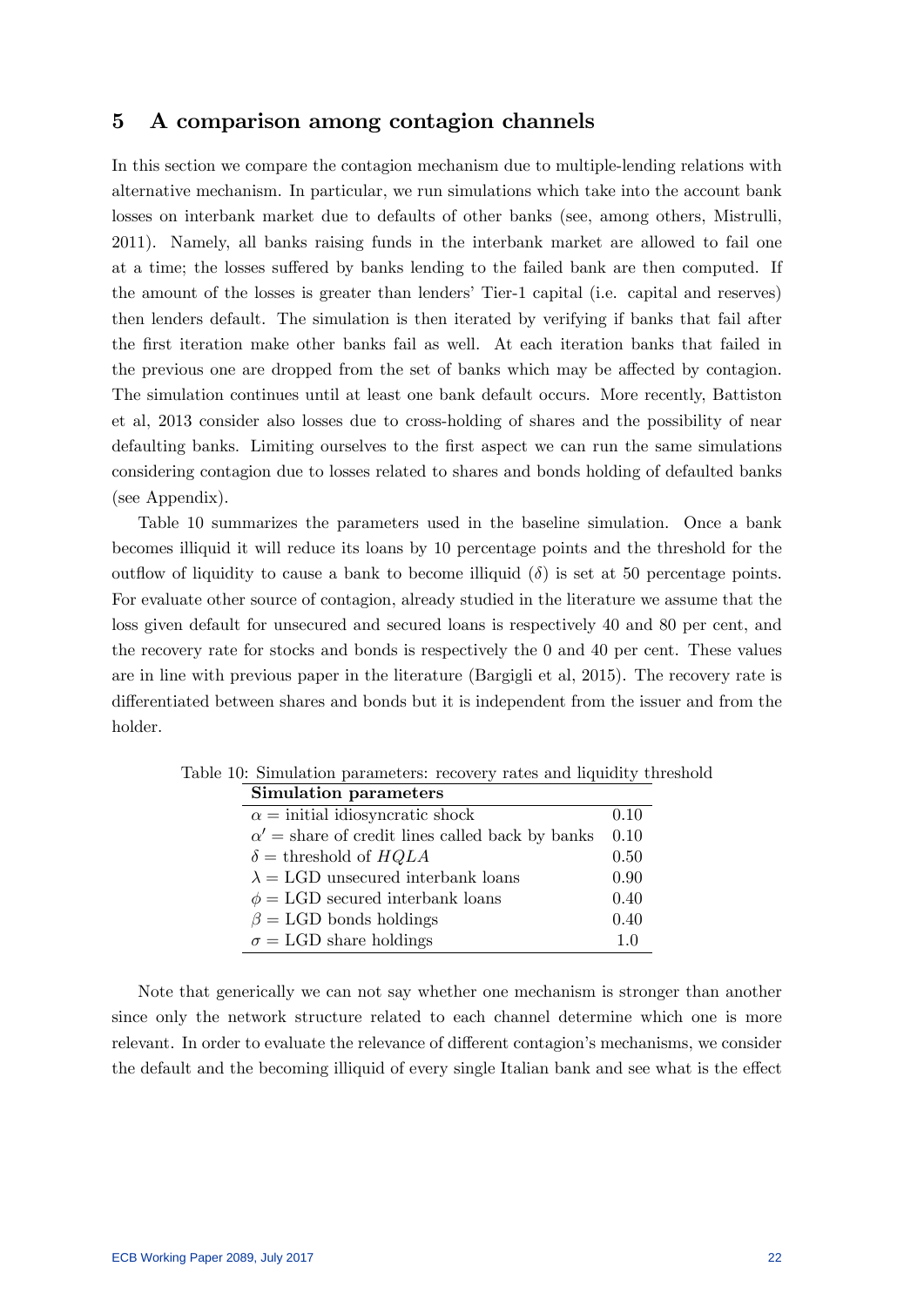according to different contagion mechanism.

Contagion based on a pure interbank interlinkages is quite limited since in 98 per cent of the cases it does not occur (Figure 1). Including the cross holding of bonds and share increase the probability of contagion by only 1.2 per cent. Instead, the fact that banks share a relevant number of borrowers implies alone that in almost 1 over 10 cases at least another bank become illiquid. Even if the cross holding of assets does not change dramatically the total number of banks defaulting the possibility that a bank become illiquid due to new draws on existing credit lines implies a relevant increase in the total number of banks becoming illiquid. Considering all three mechanisms of contagion implies that in 90 per cent of cases there is not contagion. In 3.3 per cent of the cases (almost one third of the total case of contagion) the number of illiquid or defaulted banks is higher than 10.





### 6 Interactions among contagion channels

The different channels of contagion can interact and reinforce each other. Banks could call back the credit lines granted not only because they fall short of liquidity but also because they suffer losses that reduce their capital and make difficult to meet regulatory capital requirements. Indeed, in case the market for capital is not working, as it happens in a crisis, the only way to meet solvency requirements is by a deleveraging process.

Table 11 shows that the interaction of different channels of contagion could significantly increase the propagation of the shock across banks. If we assume that banks may become illiquid if they suffer losses equal to  $X$  per cent of their capital, the share of cases in which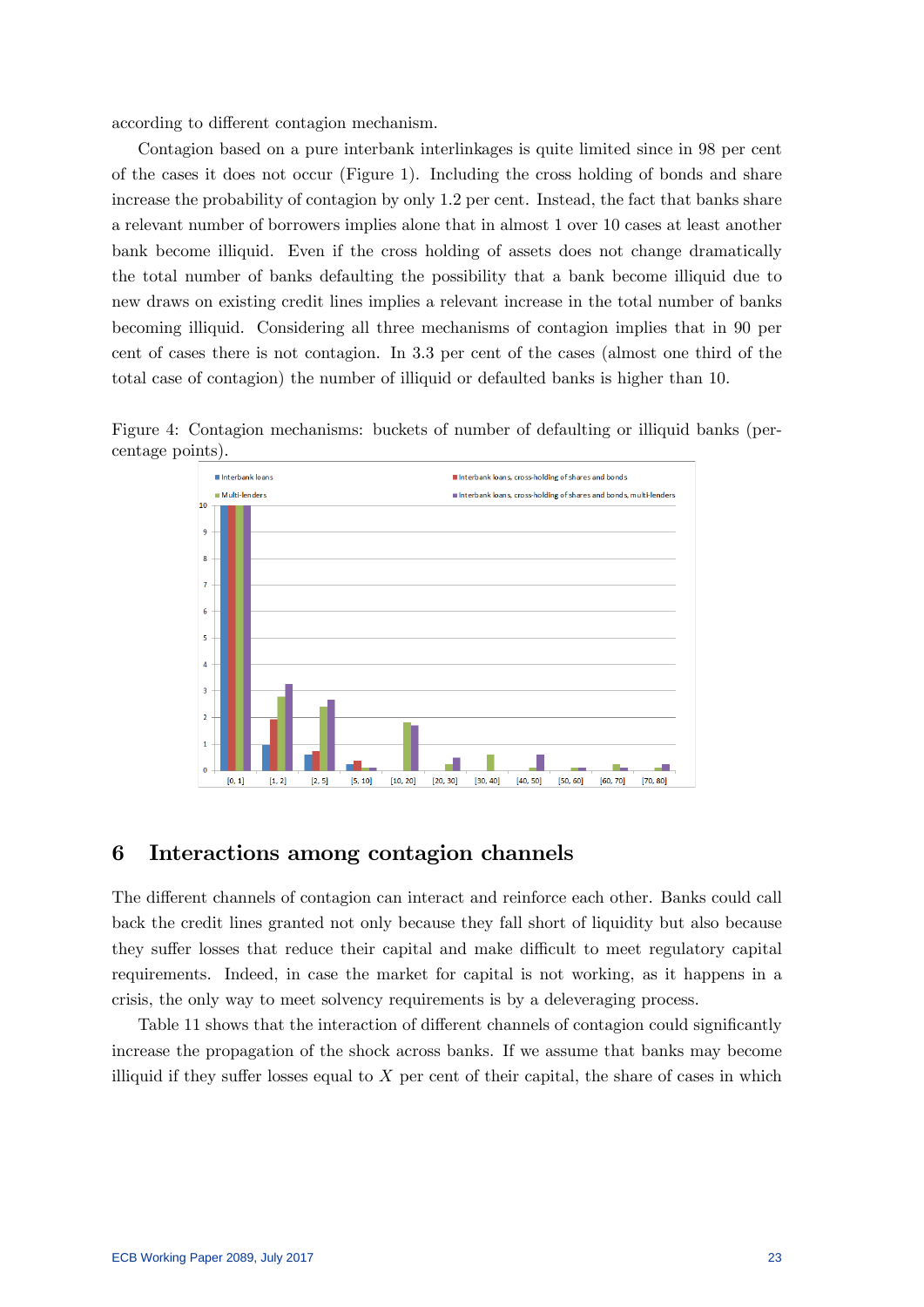contagion occurs increases from 2:2% to 6:8% with a sizeable increase in the number of banks potentially hit by the shock.

|                          |            |                | X           |          |                |                | X    |      |      |
|--------------------------|------------|----------------|-------------|----------|----------------|----------------|------|------|------|
|                          |            | No Interaction | 10          | 20       | 50             | No Interaction | 10   | 20   | 50   |
|                          | $[1]$      | 806            | 550         | 664      | 768            | 97,8           | 66,7 | 80,7 | 93,2 |
|                          | $[2]$      | 8              | 183         | 102      | 29             | 1,0            | 22,2 | 12,4 | 3,5  |
|                          | (2, 5]     | 5              | 57          | 37       | 11             | 0,6            | 6,9  | 4,5  | 1,3  |
|                          | (5, 10)    | 3              | 20          | 8        | 8              | 0,4            | 2,4  | 1,0  | 1,0  |
| Number of illiquid banks | (10, 20)   | 1              | 5           | 3        | 3              | 0,1            | 0,6  | 0,4  | 0,4  |
|                          | (20, 30)   | 0              | $\mathbf 0$ | 2        | $\overline{2}$ | 0,0            | 0,0  | 0,2  | 0,2  |
|                          | (30, 40]   | 1              | 1           | 1        | $\mathbf 0$    | 0,1            | 0,1  | 0,1  | 0,0  |
|                          | (40, 50]   | 0              | 3           | 2        | 1              | 0,0            | 0,4  | 0,2  | 0,1  |
|                          | (50, 60]   | $\mathbf 0$    | 1           | 2        | 0              | 0,0            | 0,1  | 0,2  | 0,0  |
|                          | (60, 70]   | $\mathbf 0$    | $\Omega$    | $\Omega$ | 1              | 0,0            | 0,0  | 0,0  | 0,1  |
|                          | (70, 80]   | $\mathbf 0$    | 1           | $\Omega$ | 1              | 0,0            | 0,1  | 0,0  | 0,1  |
|                          | (80, 100]  | $\mathbf 0$    | 1           | $\Omega$ | 0              | 0,0            | 0,1  | 0,0  | 0,0  |
|                          | (100, 450] | $\mathbf 0$    | 2           | 2        | 0              | 0,0            | 0,2  | 0,2  | 0,0  |
|                          | Totale     | 824            | 824         | 823      | 824            | 100            | 100  | 100  | 100  |

Table 11: Number of illiquid bank for different value of X (Alpha =  $0.10$  and K=50).

Finally, we explore a possible feed-back from the multiple lending channel to the loss on interbank assets one. Once banks call back credit lines it has not necessarily true that all borrowers would be able to pay back their loans. If we do not allow for borrowers to rely to internal liquidity and therefore become insolvent if the available liquidity is not sufficient to replace the calls backs from illiquid banks than banks would suffer some losses even in the multiple lending mechanism. As consequence, the interaction among different channels of contagion would be reinforced.

# 7 Conclusions

A wide literature, starting from the seminal paper by Allen and Gale (2000), has shown, both at the empirical and theoretical level, that contagion within the banking system may propagate since banks are Önancially interconnected. However, the extant literature has focused on direct financial exposures among banks (i.e. interbank lending, bank bonds and shares cross holdings) that give rise to a quite interconnected network of relationships.

We explore another source of interconnectedness that has not being investigated yet which originates from the existence of multiple credit lines. A quite common characteristics of lending relationships is that debtors, especially Örms, borrow from many lenders at the same time (multiple lending). There are many reasons for that. Lenders diversify credit risk, borrowers diversify the risk of premature liquidations (Detragiache et al., 2000) and avoid or at least mitigate hold-up problems (Rajan, 1992; Sharpe, 1992). We argue that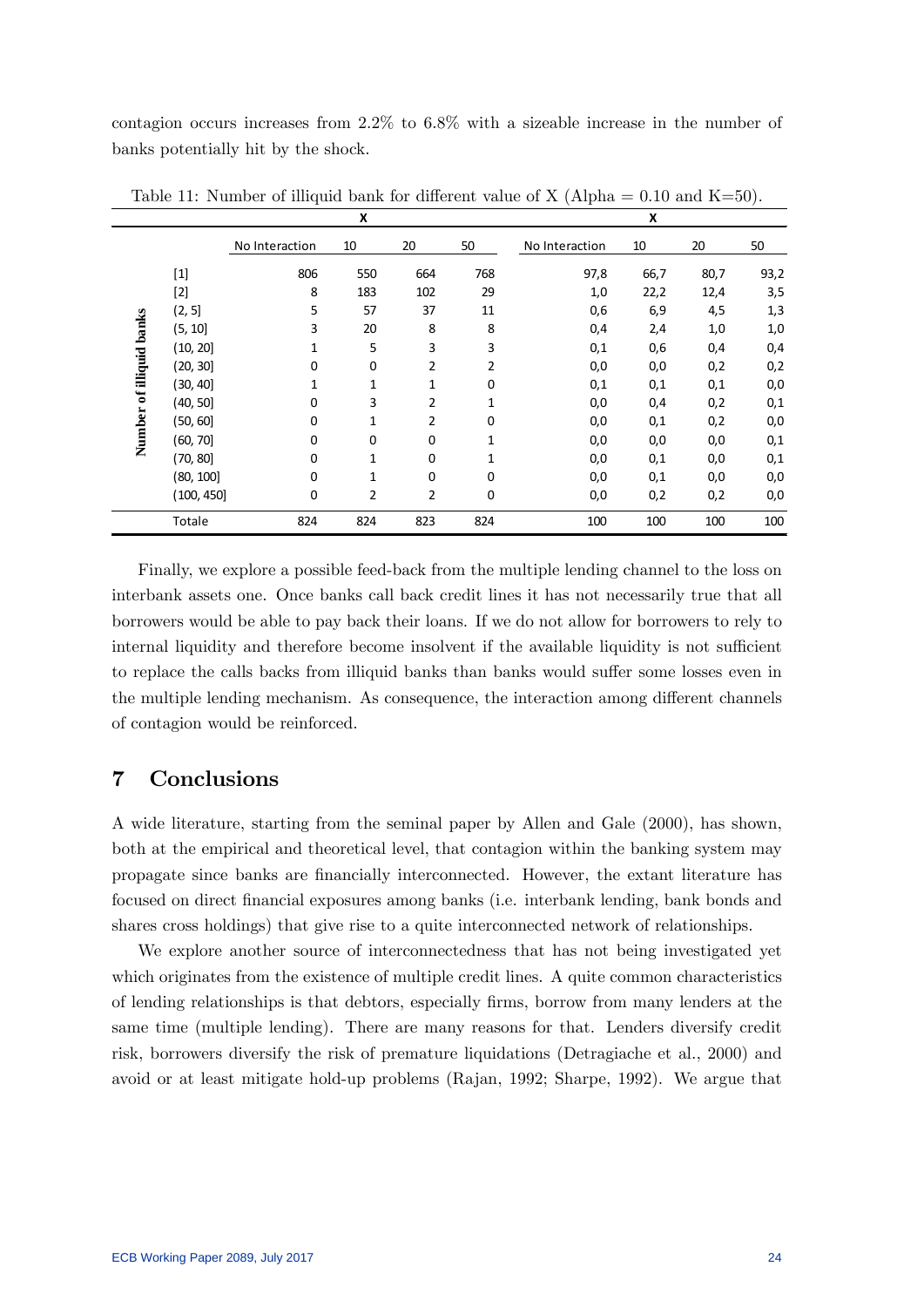this may hold in normal times. In this paper we have shown that, during a crisis, multiple lending may be an important channel for contagion.

When the typical markets for liquidity are impaired, banks may call back credit lines in order to obtain cash from borrowers. However, a reasonable reaction of the latter is that of drawing money from credit lines available at other banks thus propagating the liquidity shocks within the banking system. We find that this channel of contagion might have a significant impact on the stability of the banking system, in particular when that channel interacts with other channels for contagion related to direct interbank exposures. Our paper is the first to show that while multiple lending is beneficial to banks and borrowers (Detragiache et al., 2000) in normal times, it may amplify and propagate liquidity shocks in a crisis.

Based on the results of the simulations, we find that in the baseline scenario contagion may be limited for very conservative calibration of the parameter. Once we consider the possibility of amplifying factors, namely hoarding of liquidity by banks or borrowers, the effects of initial liquidity shock are sizeable both in term of total volume of credit and total available credit lines.

In section 5 we have provided a tentative comparison among different channels, showing that multiple lending may be a major factor of contagion. However, this result has to be considered with caution since the severity of contagion, as Allen and Gale (2000) have shown, highly depends on the structure of financial interlinkages and, reasonably, this affects in a different way alternative channels. Moreover, we have shown (Section  $6$ ) that what we call direct linkages (i.e. interbank financial assets) and the indirect ones, arising from the existence of multiple lending, may make both channels for contagion interact and reinforce each other.

All in all, our paper identify the trade-off between the benefits of diversification of the liquidity risk that borrowers may pursue by establishing multiple lending relationships, especially when they are granted credit lines, and the cost of propagating liquidity shocks within the banking system. This trade-off depends on the structure of the network and the severity of the liquidity shock that hits a bank or part of the banking system. In particular, multiple lending, in line with Detragiache, Garella and Guiso (2000), may mitigate the impact of banks' liquidity shocks on the economic activity of borrowers. However, this holds in normal times when the market for liquidity works smoothly. On the contrary, in a crisis, when interbank market are impaired, a dark side of multiple lending may emerge since, as we have shown, it may give rise to contagion and financial instability.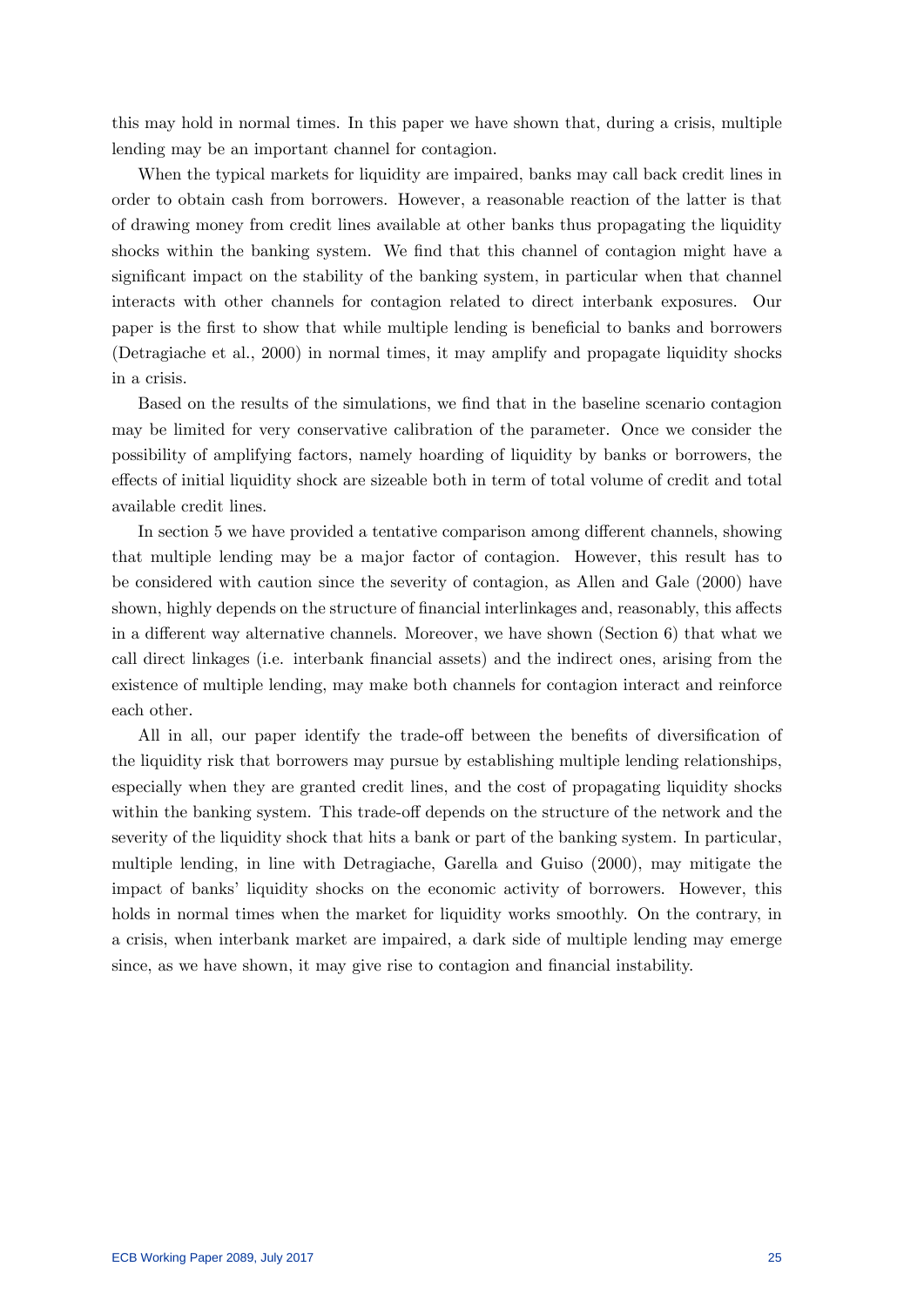# Appendix

## A Contagion mechanisms through multiple lending relation

Formally, Given the set of the banks Band the set of borrowers  $\mathcal D$  let  $c_{i,h}$ denote the credit line of bank i that borrower h has already outstanding and  $g_{i,h}$  is the maximum credit line that borrower h can drawn by bank i (Table ??). The margin usable is denoted as  $m_{i,h} = g_{i,h} - c_{i,h}.$ 

Let  $i$  be the first bank that become illiquid because of some idiosyncratic shock and define  $ILS^n \subseteq B$  and  $LS^n \subseteq B$  as the set of banks, respectively, illiquid or liquid at the nth step of the contagion path initiated by bank  $i$ , as follow:

$$
ILSn = {j \in B : djn > \delta \times HQLAjTier 1}
$$
  

$$
LSn(i) = B\backslash ILSn(i)
$$

where  $d_j^n$  is the total amount of credit lines drawn by borrowers at the *n*th step of contagion from bank j and  $HQLA_j^{Tier 1}$  is Tier 1 high-quality liquid assets, defined following Basel 3 recommendations. Conditional on resulting new loans draws from surviving banks we assume that banks facing an excessive flow of liquidity become illiquid due to an increase in the illiquidity risk or equivalently to an increase in the volatility of liquidity needs. Namely we assume that if the ratio between total drawing and high-quality liquid assets is higher than  $\delta$  the bank becomes illiquid. The amount of liquidity drawn at stage n from bank j is equal to:<sup>12</sup>

$$
d_j^n = d_j^{n-1} + \sum_{h \in \mathcal{D}} d_{j,h}^n
$$

In the baseline scenario, once a bank  $i$  becomes illiquid at stage  $n$  of the simulation, it reduces proportionally the outstanding loans in order to return to the initial total value of loans, that is:

$$
c_{i,h}^{n+1} = \frac{c_{i,h}^n}{\sum\limits_{h \in \mathcal{D}} c_{i,h}^n} \sum_{h \in \mathcal{D}} c_{i,h} \text{ for each borrower } h \text{ and } i \in ILS_{ML}^n(i) \tag{Behavior 1}
$$

where for each borrower h, where  $\sum$  $karein \mathcal{D}$  $c_{i,h}$  is the value of credit lines outstanding before the shock. Alternatively, we can assume that all the banks becoming illiquid reduce propor-

$$
H^{n-1}(i) = \left\{ h \in \mathcal{H} : \sum_{j \in ILS^{n-1}(i)} l_{j,h} > 0 \right\}
$$

 $1<sup>12</sup>$  In the simulation bank j can register a drawn on its credit lines only by borrowers that having outstanding loans from banks become illiquid at stage  $n - 1$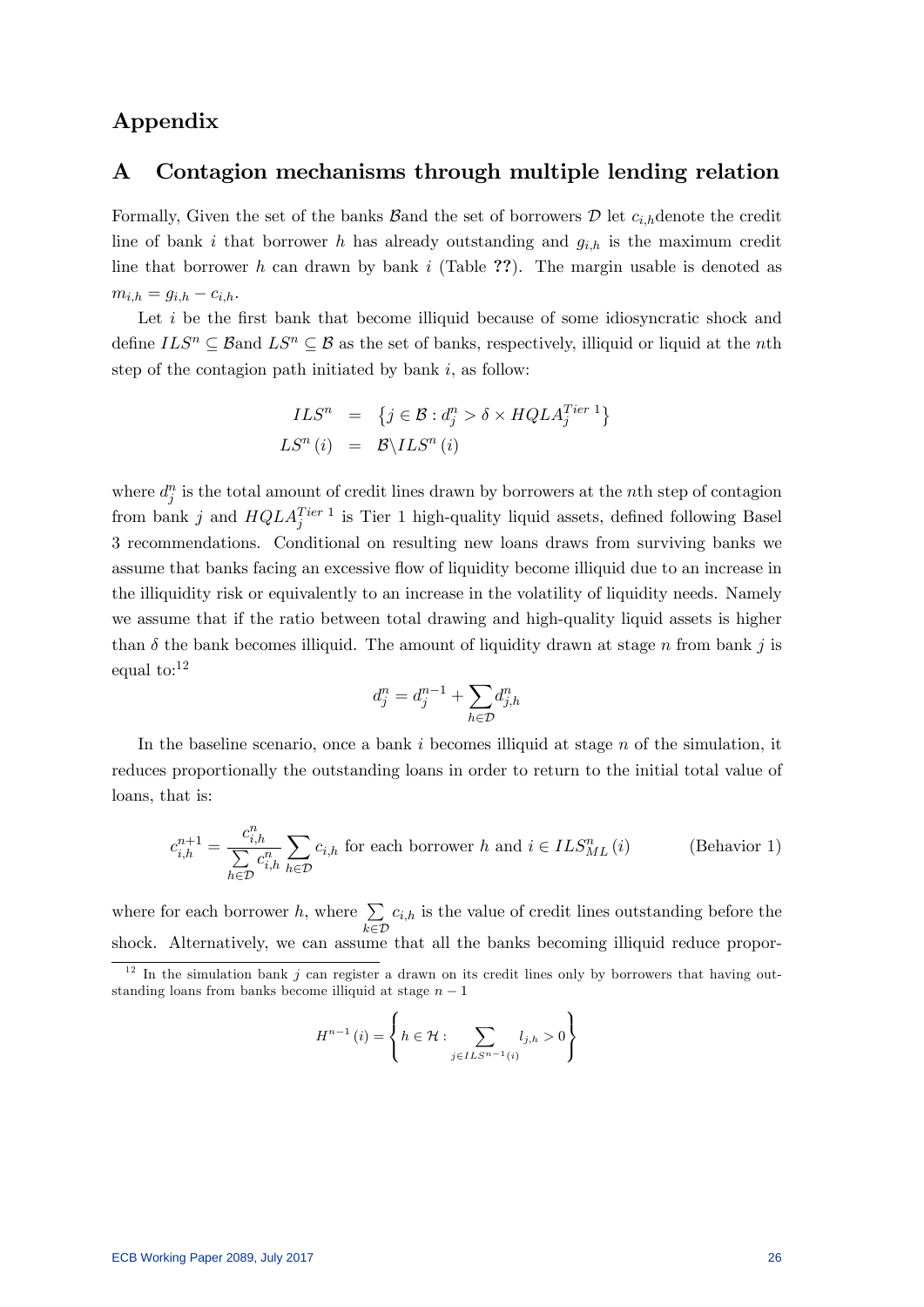tionally all outstanding loans formally:<sup>13</sup>

$$
c_{i,h}^{n+1} = \alpha c_{i,h} \text{ for all borrower } h \text{ and bank } i \text{ such that } i \in ILS_{ML}^n(i) \qquad \text{(Behavior 2)}
$$

where  $c_{i,k}$  is the original value of the borrowing position of h with respect to bank i.

Similarly, in the baseline scenario we assume that each borrower  $h$  will try to compensate the reduction in its banks' funding with the existing credit lines, drawing the unused granted loans, that is for borrower h and liquid bank j at stage n of the simulation. Let us define the desired level of new loans by borrower h at the nth step of the contagion path as:

$$
c_h^{*n} = (1+\beta) \, cb_h^n
$$

the resulting withdraw on available credit lines will be equal to:

$$
d_{j,h}^n = \begin{cases} \min\left(0, g_{j,h}^n - c_{j,h}^n\right) \frac{cb_h^n}{cl_h^n} \\ \text{if } cl_h^n > cb_h^n \\ \min\left(0, g_{j,h}^n - c_{j,h}^n\right) \\ \text{if } cl_h^n \le cb_h \end{cases}
$$

where  $cb_h^n = \sum$  $j \in ILS^{n-1}(i)$  $c_{j,h}^n - c_{j,h}^{n-1}$  and  $cl_h^n = \sum_{n=1}^\infty$  $j \in LS^{n-1}(i)$  $\min(0, g_{j,h} - c_{j,h})$ . If the unused margins are more than sufficient for the substitution we assume that the borrower draws proportionally the available credit lines, instead if this is not the case the borrower simply uses all the available credit lines.<sup>14</sup> Alternatively, we allow that borrowers asked to reduced their loan exposure by a bank want to draw funds in an higher amount for precautionary reasons  $(\beta > 0)$ .

Formally, we define a set of illiquid banks due to defaulting banks and implied reduction in the value of their capital as:

$$
ILS_{LBS}^{n}(i) = \left\{ j \in \mathcal{B} : Capital_j - \sum_{d \in D_{LBS\_ML}^{n-1}(i)} (\lambda unsec_{j,d} + \phi sec_{j,d}) - \sum_{d \in D_{LBS\_ML}^{n-1}(i)} (s_{j,d} + \varepsilon b_{j,d}) < X \right\}
$$

Therefore the set of illiquid banks is defined as:

$$
ILS_{LBS\_ML}^{n}\left(i\right)=ILS_{ML}^{n}\left(i\right)\cup ILS_{LBS}^{n}\left(i\right)
$$

<sup>&</sup>lt;sup>13</sup>One should note that the results are equivalent if we assume that illiquid banks zero the drawable credit lines and the existing credit positions naturally grows at the rate of  $\alpha$  per cent.

 $14$ We do not consider the default of borrowers in case of impossibility of fully substituting the closed loans. This fact could enhance the contagion mechanism due to multi-lending relationships.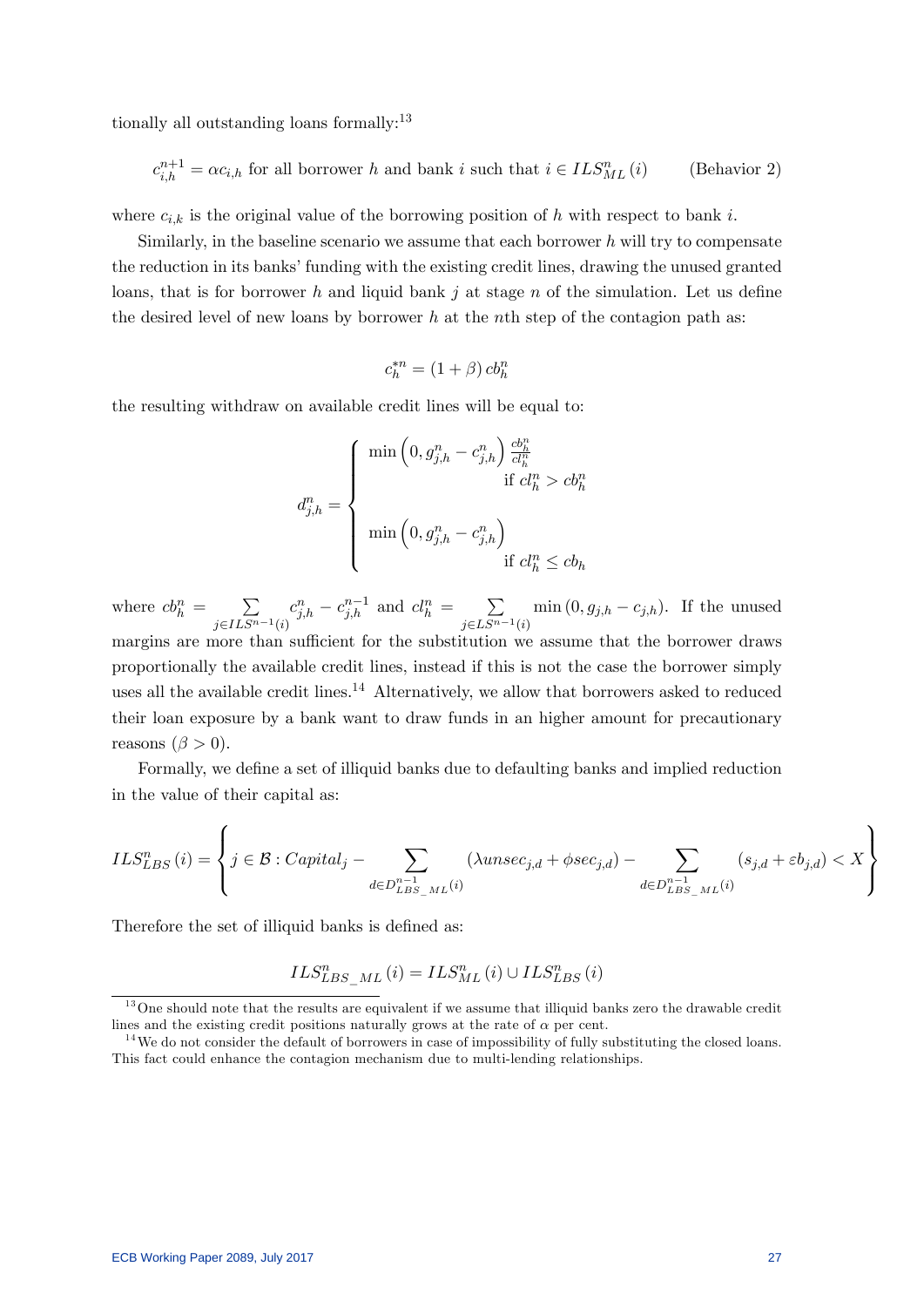Another source of interaction comes from the fact that firms could not drawn liquidity from banks that have defaulted. Since the condition of illiquidity due to losses is stricter than the condition of defaulting, the equation that defines the drawing of credit lined does not change, apart from replacing  $ILS_{LBS}^n(i)$  with  $ILS_{LBS\_ML}^n(i).$ <sup>15</sup>

Formally, in each step  $n$  of the simulation we compute the value of possible problematic loans as:

$$
NPL_{i,k}^{n} = \begin{cases} 0 \text{ if } \sum_{j \in LS_{LBS\_ML}^{n}(i)} \min(0, g_{j,k} - c_{j,k}) \ge \sum_{j \in ILS_{LBS\_ML}^{n}(i)} \alpha c_{j,k} \\ \alpha c_{i,k} - \frac{\alpha c_{i,k}}{\alpha} \sum_{j \in ILS_{LBS\_ML}^{n-1}(i)} c_{j,k} \left( \sum_{j \in LS_{LBS\_ML}^{n-1}(i)} d_{j,k}^{n} \right) \text{ otherwise} \end{cases}
$$

for each borrower h that experience a reduction in the outstanding loans (formally for every  $h \in H^{n-1}(i)$ . We assume that problematic loans are distributed across all the illiquid banks, that have reduced their loans, in a proportional manner.

When we want to consider contagion due to losses suffered by banks we could include losses due to non performing loans. Hence, we define the set of insolvent banks as:

$$
D_{LBS\_MAFF}^{n}(i) = \left\{ z \in \mathcal{B} : Capital_z - \sum_{j \in D_{LBS\_ML}^{n-1}(i)} (s_{z,j} + \varepsilon b_{z,j} + s_{z,j} + \varepsilon b_{z,j}) - \rho \sum_{k \in H_{LBS\_ML}^{n-1}(i)} NPL_{z,k}^{n} < 0 \right\}
$$

Note that  $D_{LBS\_MAFF}^n(i) \supseteq D_L^n(i) \cup D_{BS}^n(i)$  for every bank i and for every step n of the simulation.

### B Contagion mechanisms through inter-banks exposures

Let us recall the different channel of contagion already study in the literature and the conditions that leads to the default. Let  $\beta$  be the set of banks. Lending positions between banks and cross-holding of assets within the banking system can be represented in matrix form. Let unsec<sub>i,j</sub> denote the unsecured loans that bank  $j \in \mathcal{B}$  borrows from bank  $i \in \mathcal{B}$ , let  $\sec_{i,j}$  denote the secured loans that bank  $j \in \mathcal{B}$  borrows from bank  $i \in \mathcal{B}$ , let  $s_{i,j}$  denote the value of shares of bank j held by bank i, let  $b_{i,j}$  denote the value of bonds of bank j held by bank *i*.

Let  $i$  be the first bank that defaults because of some idiosyncratic shock, and define  $D_m^n(i) \subseteq \mathcal{B}$  and  $S_l^n(i) \subseteq \mathcal{B}$  as the set of banks, respectively, defaulted and surviving at the nth step of the contagion process initiated by bank i under mechanism  $m^{16}$ . We allow for

<sup>&</sup>lt;sup>15</sup> Formally, for each bank i and n we the set of illiquid banks  $ILS_{LBS}^n(i)$  includes the set of defaulted banks  $D_{BS}^n(i)$  where  $D_{BS}^n(i) = \{z \in \mathcal{B} : c_z - \gamma s_{z,i} - \phi b_{z,i} < 0\}.$ 

<sup>&</sup>lt;sup>16</sup>In general  $B = S_l^n(i) \cup D_m^n(i)$ .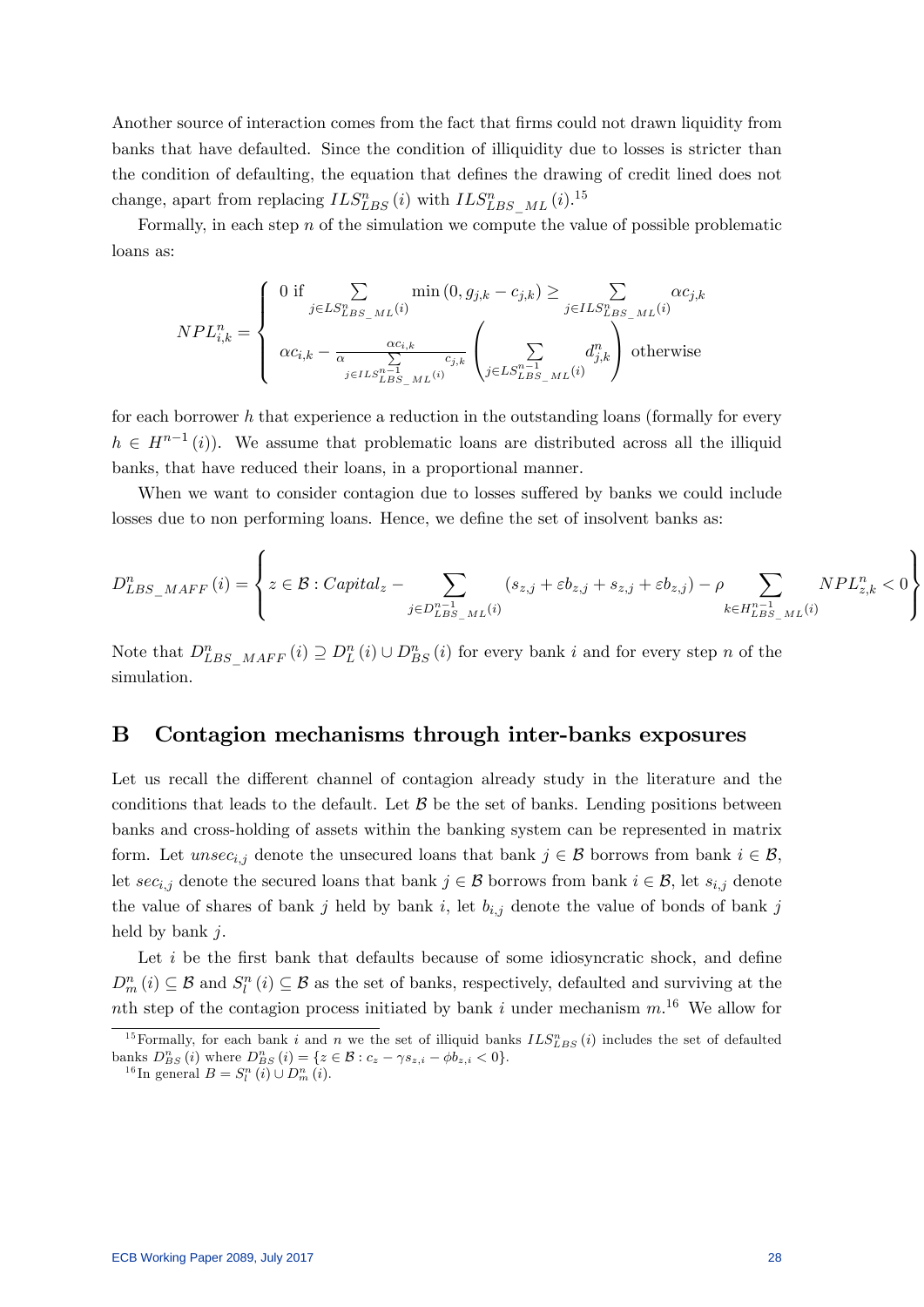|              |                         |                        |                      | <b>Banks</b>            |                         |                                          |
|--------------|-------------------------|------------------------|----------------------|-------------------------|-------------------------|------------------------------------------|
|              |                         | $\mathsf{B}_1$         | B <sub>2</sub>       |                         | $\mathsf{B}_\mathsf{i}$ | <br>$\mathsf{B}_{\mathsf{I}}$            |
|              | $B_1$                   | unsec <sub>1,1</sub>   | unsec <sub>1,1</sub> |                         |                         |                                          |
|              | B <sub>2</sub>          | $\mathsf{unsec}_{2,1}$ | unsec <sub>2,2</sub> |                         |                         |                                          |
| <b>Banks</b> |                         |                        |                      |                         |                         |                                          |
|              | $B_i$                   |                        |                      |                         | $unsec_{i,j}$           |                                          |
|              |                         |                        |                      |                         |                         |                                          |
|              | $B_{1}$                 |                        |                      |                         |                         | $\mathsf{unsec}_{\mathsf{I},\mathsf{J}}$ |
|              |                         |                        |                      | <b>Secured deposits</b> | <b>Banks</b>            |                                          |
|              |                         | $\mathsf{B}_1$         | B <sub>2</sub>       | $\cdots$                | $B_i$                   | <br>$B_{I}$                              |
|              | $\mathsf{B}_1$          | $sec_{1,1}$            | $\sec_{1,1}$         |                         |                         |                                          |
|              | B <sub>2</sub>          | $sec_{2,1}$            | $sec_{2,2}$          |                         |                         |                                          |
| <b>Banks</b> |                         |                        |                      |                         |                         |                                          |
|              | $B_i$                   |                        |                      |                         | $sec_{i,j}$             |                                          |
|              | $\cdots$                |                        |                      |                         |                         |                                          |
|              | $\mathsf{B}_\mathsf{I}$ |                        |                      |                         |                         | $sec_{i,j}$                              |

Table 12: Unsecured and secured interbank positions **Unsecurd deposits**

three main sources of contagion: interbank loans losses, interbank loans and cross-holdings losses.

Under a first mechanism the set of defaulting banks is defined as:

$$
D_{L}^{n}(i) = \left\{ z \in \mathcal{B} : C_{z} - \sum_{j \in D_{L}^{n-1}(i)} (\lambda un sec_{z,j} + \phi sec_{z,j}) < 0 \right\}
$$

where  $C_z$  is the Tier 1 capital of bank z, and  $\lambda$ ,  $\phi$  are respectively the recovery rate for unsecured and secured deposits. That is the set of banks that suffer losses from interbank loans sufficient to deplete their Tier 1 capital.

If we consider also the fact that banks own shares and bonds of other banks, the contagion could occur because banks suffer losses on their interbank loans and on cross-holdings of shares and bonds that deplete their capital, and the defaulting banks are:

$$
D_{BS}^{n}(i) = \left\{ z \in \mathcal{B} : C_z - \sum_{j \in D_{LBS}^{n-1}(i)} (\sigma s_{z,j} + \beta b_{z,j}) < 0 \right\}
$$

where  $\sigma$  and  $\beta$  are, respectively the recovery rate on stocks and bonds' holding.

The contagion mechanism can be formally summarized, describing the contagion paths.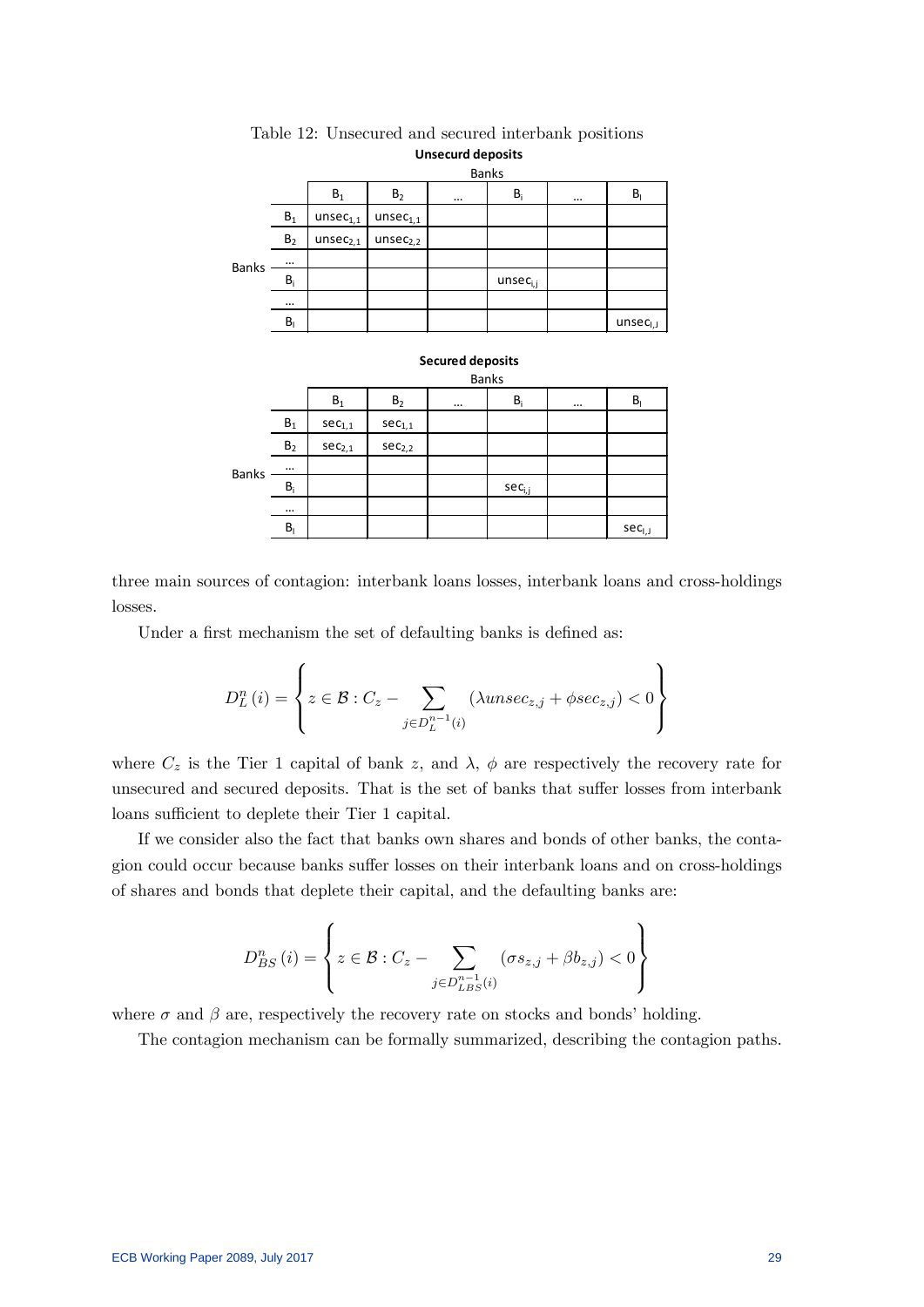|              | <b>Bonds</b>              |                |                    |          |                                      |          |                           |  |
|--------------|---------------------------|----------------|--------------------|----------|--------------------------------------|----------|---------------------------|--|
|              |                           | <b>Banks</b>   |                    |          |                                      |          |                           |  |
|              |                           | $\mathsf{B}_1$ | $\mathsf{B}_2$     | $\cdots$ | $\mathsf{B}_\mathsf{i}$              | $\cdots$ | $\mathsf{B}_{\mathsf{I}}$ |  |
| <b>Banks</b> | $\mathsf{B}_1$            | $b_{1,1}$      | $b_{1,1}$          |          |                                      |          |                           |  |
|              | B <sub>2</sub>            | $b_{2,1}$      | $b_{2,2}$          |          |                                      |          |                           |  |
|              | $\cdots$                  |                |                    |          |                                      |          |                           |  |
|              | $\mathsf{B}_\mathsf{i}$   |                |                    |          | $\mathsf{b}_{\mathsf{i},\mathsf{j}}$ |          |                           |  |
|              |                           |                |                    |          |                                      |          |                           |  |
|              | $\mathsf{B}_{\mathsf{I}}$ |                |                    |          |                                      |          | $b_{1,1}$                 |  |
|              |                           |                |                    |          |                                      |          |                           |  |
|              | <b>Shares</b>             |                |                    |          |                                      |          |                           |  |
|              |                           | <b>Banks</b>   |                    |          |                                      |          |                           |  |
|              |                           | $\mathsf{B}_1$ | $\mathsf{B}_2$     | $\cdots$ | $B_i$                                | $\cdots$ | $\mathsf{B}_\mathsf{I}$   |  |
| <b>Banks</b> | $\mathsf{B}_1$            | $S_{1,1}$      | $\mathsf{s}_{1,1}$ |          |                                      |          |                           |  |
|              | $\mathsf{B}_2$            | $S_{2,1}$      | $\mathsf{s}_{2,2}$ |          |                                      |          |                           |  |
|              |                           |                |                    |          |                                      |          |                           |  |
|              | $\mathsf{B}_\mathsf{i}$   |                |                    |          | $\mathsf{s}_{\mathsf{i},\mathsf{j}}$ |          |                           |  |
|              |                           |                |                    |          |                                      |          |                           |  |
|              | $\mathsf{B}_{\mathsf{I}}$ |                |                    |          |                                      |          | $S_{1,1}$                 |  |

Table 13: Interbank cross-holding of bonds and shares

Given the initial default of a single bank  $i$  the initial sets of defaulted banks are trivial:

$$
D_{L}^{0}(i) = D_{BS}^{n}(i) = ILS^{n}(i) = \{i\}
$$
\n(1)

then the infection spreads according to different channel considered:

$$
D_{L}^{n}(i) = \{z \in \mathcal{B} : c_{z} - \lambda unsec_{z,i} - \phi sec_{z,i} < 0\}
$$
  
\n
$$
D_{BS}^{1}(i) = \{z \in \mathcal{B} : c_{z} - \sigma s_{z,i} - \beta b_{z,i} < 0\}
$$
  
\n
$$
ILS_{ML}^{1}(i) = \begin{cases} \sum_{k \in H_{ML}^{0}(i)} d r a w n_{\text{max}} s_{j,k}^{n} \\ z \in \mathcal{B} : \frac{k \in H_{ML}^{0}(i)}{H Q L A_{z}^{r} i r} \end{cases} > K
$$
  
\nwhere  $H_{ML}^{0}(i) = \{h \in \mathcal{H} : l_{i,h} > 0\}$ 

Iterating the exercise we derive the relevant set of defaulted and illiquid banks.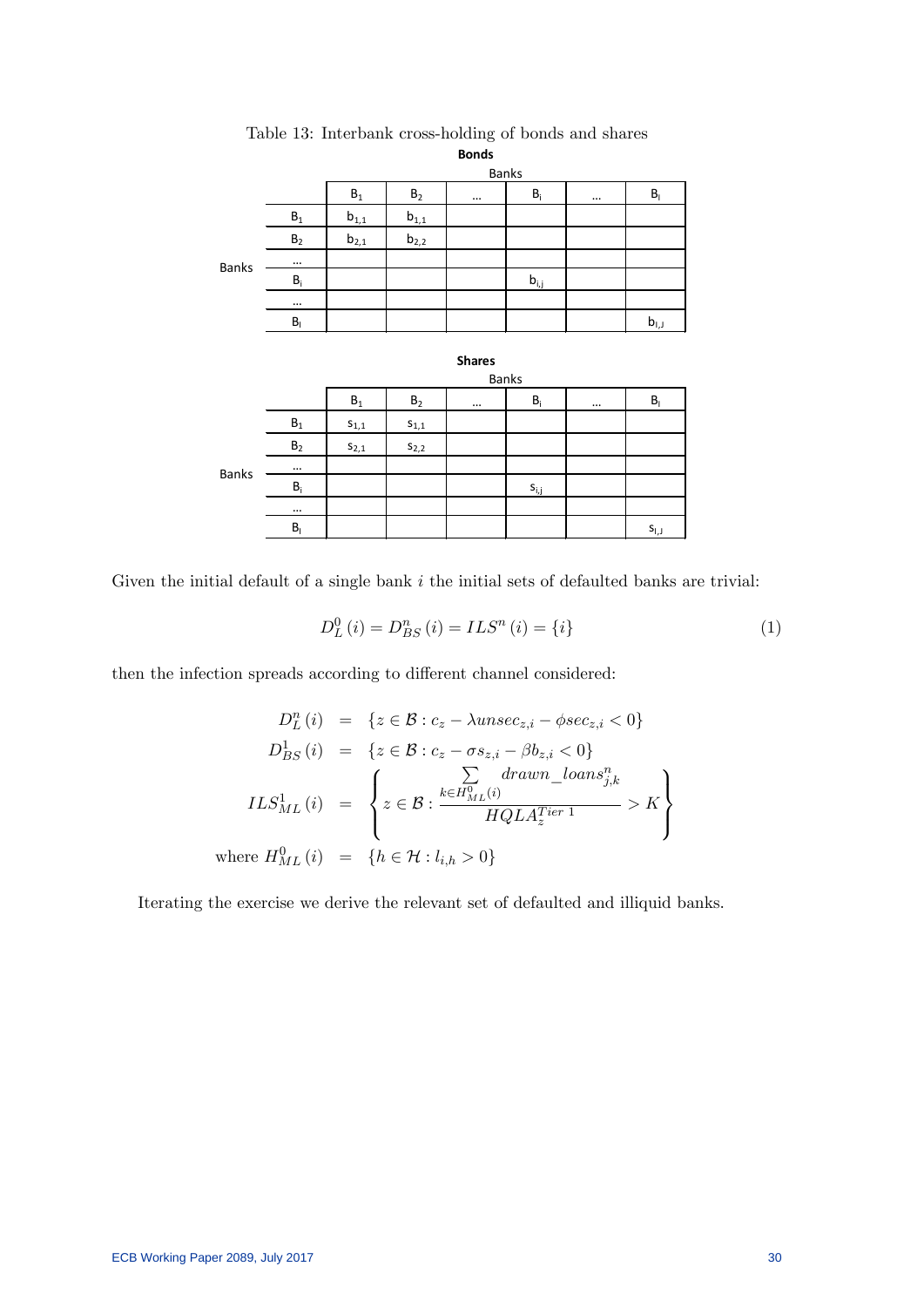$$
D_{L}^{n}(i) = \left\{ z \in \mathcal{B} : \sum_{j \in D_{L}^{n-1}(i)} (c_{z} - \lambda unsec_{z,j} - \phi sec_{z,j}) < 0 \right\}
$$

$$
D_{BS}^{n}(i) = \left\{ z \in \mathcal{B} : \sum_{j \in D_{LB}^{n-1}(i)} (c_{z} - \sigma s_{z,j} - \beta b_{z,j}) < 0 \right\}
$$

$$
ILS_{ML}^{n}(i) = \left\{ z \in \mathcal{B} : \frac{\sum_{k \in H_{ML}^{n-1}(i)} d r a w n_{\_loans_{z,k}^{n}}}{HQLA_{z}^{Tier 1}} > K \right\}
$$

$$
where H_{ML}^{n-1}(i) = \left\{ h \in \mathcal{H} : \sum_{j \in ILS_{ML}^{n-1}(i)} l_{j,h} > 0 \right\}
$$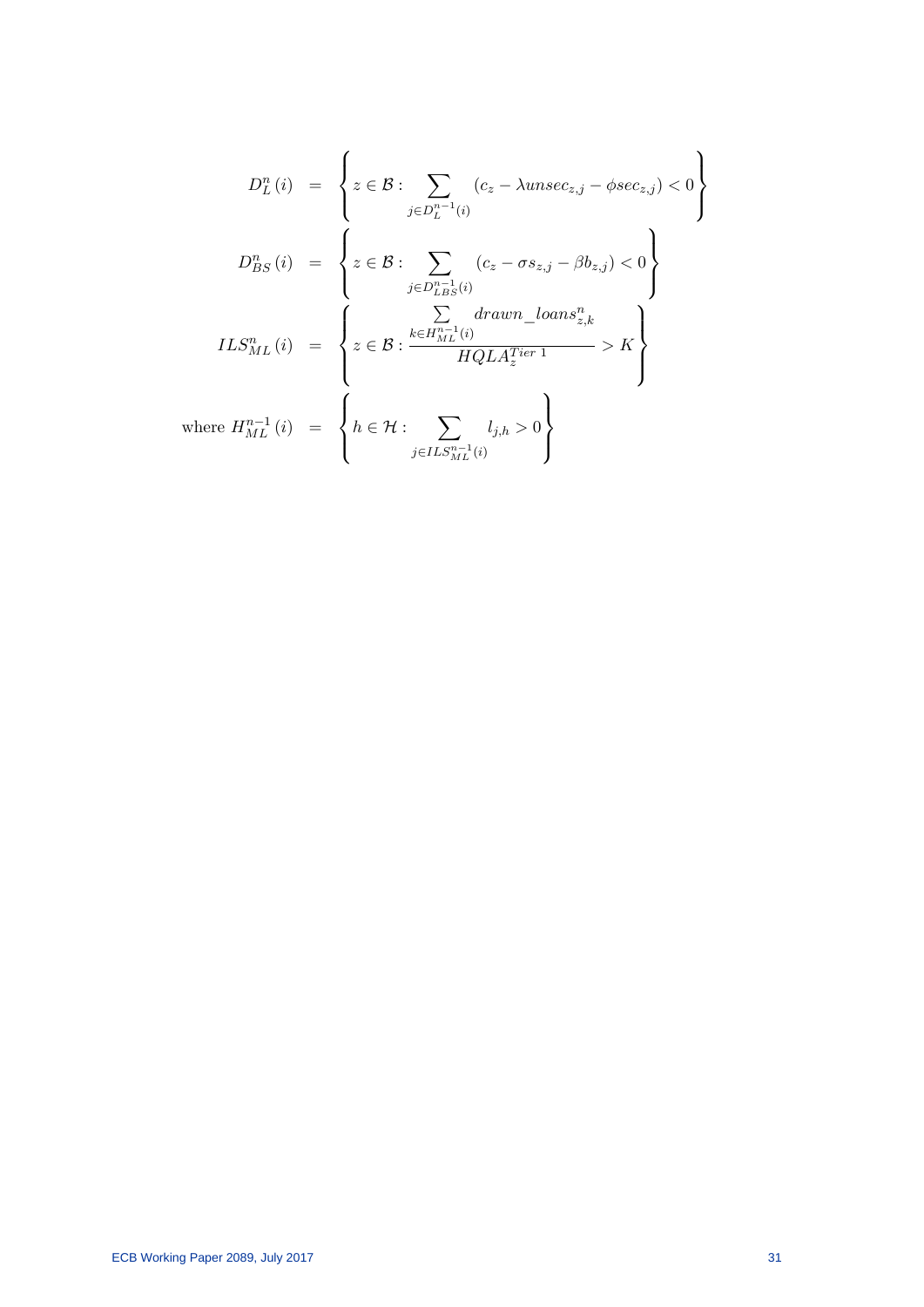## References

- [1] Acemoglu, D., A. Ozdaglar, and A. Tahbaz-Salehi (2013), "Systemic risk and stability in financial networks." NBER Working Paper no. 18727
- [2] Acharya, V. , Almeida, H., Ippolito, F. and Perez, A. (2014), "Credit lines as monitored liquidity insurance: Theory and evidence", Journal of Financial Economics, 112, 287- 319.
- [3] Acharya, V. and Skeie, D., (2011), "A model of liquidity hoarding and term premia in interbank markets", Journal of Monetary Economics, Vol. 58, pp. 436-447.
- [4] Allen, F., Gale D. (2000), "Financial contagion." Journal of Political Economy, Vol.  $108, 1-33.$
- [5] Bargigli, L., G. Di Iasio, L. Infante, F. Lillo, and F. Pierobon (2015), "The multiplex structure of interbank networks.", Quantitative Finance, , Vol. 15(4), pp. 673-691
- [6] Battiston, S., G. Di Iasio, L. Infante, and F. Pierobon (2013), "Capital adn Contagion in Financial Networks.", mimeo
- [7] Bofondi M., Carpinelli L. Sette E. (2013), "Credit supply during a sovereign debt crisis," Temi di discussione (Economic working papers) 909, Bank of Italy, Economic Research and International Relations Area
- [8] Bolton, P., Freixas, X., Gambacorta, L. and Mistrulli, P.E. (2016), "Relationship and Transaction Lending in a Crisis", Review of Financial Studies, forthcoming.
- [9] Cappelletti, G.and Guazzarotti, G. (2017), "The role of counterparty risk and asymmetric information in the interbank market," Working Paper Series 2022, European Central Bank
- [10] Cont, R., Moussa, A. and Santos, E.B. (2012), "Network Structure and Systemic Risk in Banking Systems." In Handbook of Systemic Risk, edited by J.P. Fouque and J. Langsam, (Cambridge University Press)
- [11] Degryse, H., Nguyen, G., (2007), "Interbank exposures: an empirical examination of systemic risk in the Belgian banking system." International Journal of Central Banking, Vol. 3, pp.  $123-171$
- [12] Degryse, H., M. Kim, and S. Ongena, (2009). Microeconometrics of Banking: Methods, Applications and Results (Oxford University Press)
- [13] Detragiache, E., Garella, P. and Guiso, L. (2000), "Multiple versus Single Banking Relationships: Theory and Evidence." The Journal of Finance, Vol.55, pp. 1133-1161.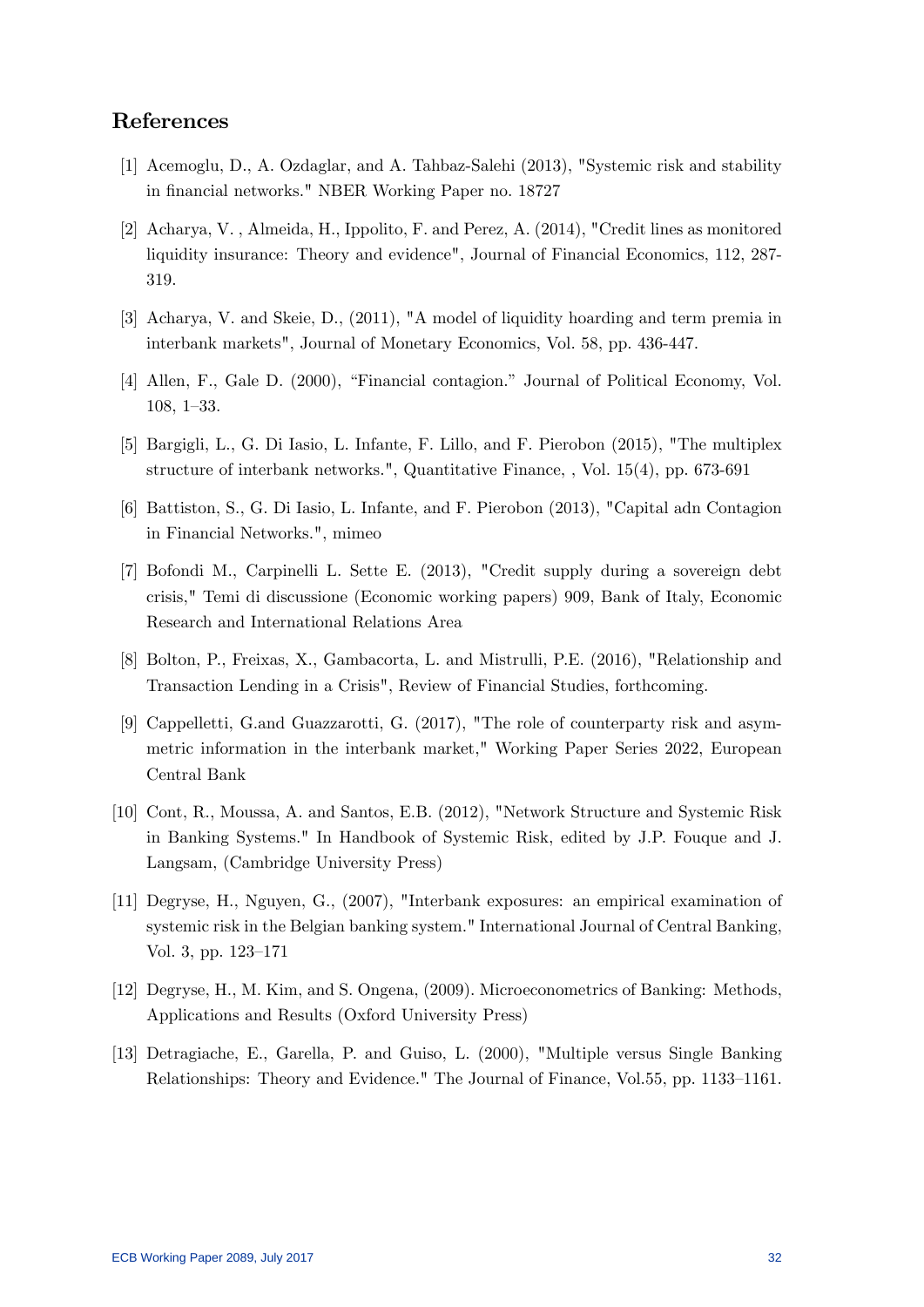- [14] Diamond, D. W. and Dybvig P. H., (1983) "Bank Runs, Deposit Insurance, and Liquidity," Journal Political Economy, Vol. 91(3), pp. 401
- [15] EBA, CRD IV CRR / Basel III monitoring exercise results based on data as of 30 June 2016 (2017)
- [16] Freixas, Xavier, Bruno M. Parigi, and Jean-Charles Rochet (2000), "Systemic risk, interbank relations, and liquidity provision by the central bank." Journal of Money, Credit and Banking,  $32, 611-638$ .
- [17] Furfine, C.H., (2003), "Interbank exposures: quantifying the risk of contagion." Journal of Money, Credit and Banking, Vol.  $35$ , pp.  $111-128$ .
- [18] Gao P. and Kapadia, S., (2010), "Contagion in Önancial networks", Bank of England Working Paper No. 383
- [19] Gobbi, G., Sette, E. (2013), "Do Firms Benefit from Concentrating their Borrowing? Evidence from the Great Recession." Review of Finance, Vol. 18:3, pp. 1-34.
- [20] Heider, F., Hoerova, M. and Holthausen, C., (2010), "Liquidity Hoarding and Interbank Spreads: The Role of Counterparty Risk", CEPR working paper, n. 7762.
- [21] Ippolito, F., Peydrò, J.L., Polo, A., Sette E.,  $(2016)$ , "Double Bank Runs and Liquidity Risk Management", Journal of Financial Economics, forthcoming.
- [22] Ivashina, V. and Scharfstein, D., (2010), "Bank lending during the Önancial crisis of 2008", Journal of Fianncial Economics, Vol. 97, pp. 319-338.
- [23] Iori, G., Jafarey, S., Padilla, F.G., (2006), "Systemic risk on the interbank market." Journal of Economic Behavior & Organization, Vol. 61, pp.  $525-542$ .
- [24] Kares, A. and Schoors , Koen, Lanine, Gleb (2008), "Liquidity matters: Evidence from the Russian interbank market." BOFIT Discussion Papers 19/2008, Bank of Finland
- [25] Lins, K.V, Servaes, H., and Tufano, P. (2010), "What drives corporate liquidity? An international survey of cash holdings and lines of credit", Journal of Fianncial Economics, 98, 160-176
- [26] Mistrulli P.E., (2011), "Assessing Önancial contagion in the interbank market: Maximum entropy versus observed interbank lending patterns", Journal of Banking & Finance, Vol. 35(5), pp. 1114-1127
- [27] Rochet, J. C., & Tirole, J. (1996). Interbank lending and systemic risk. Journal of Money, Credit and Banking, Vol. 28(4), pp. 733-762.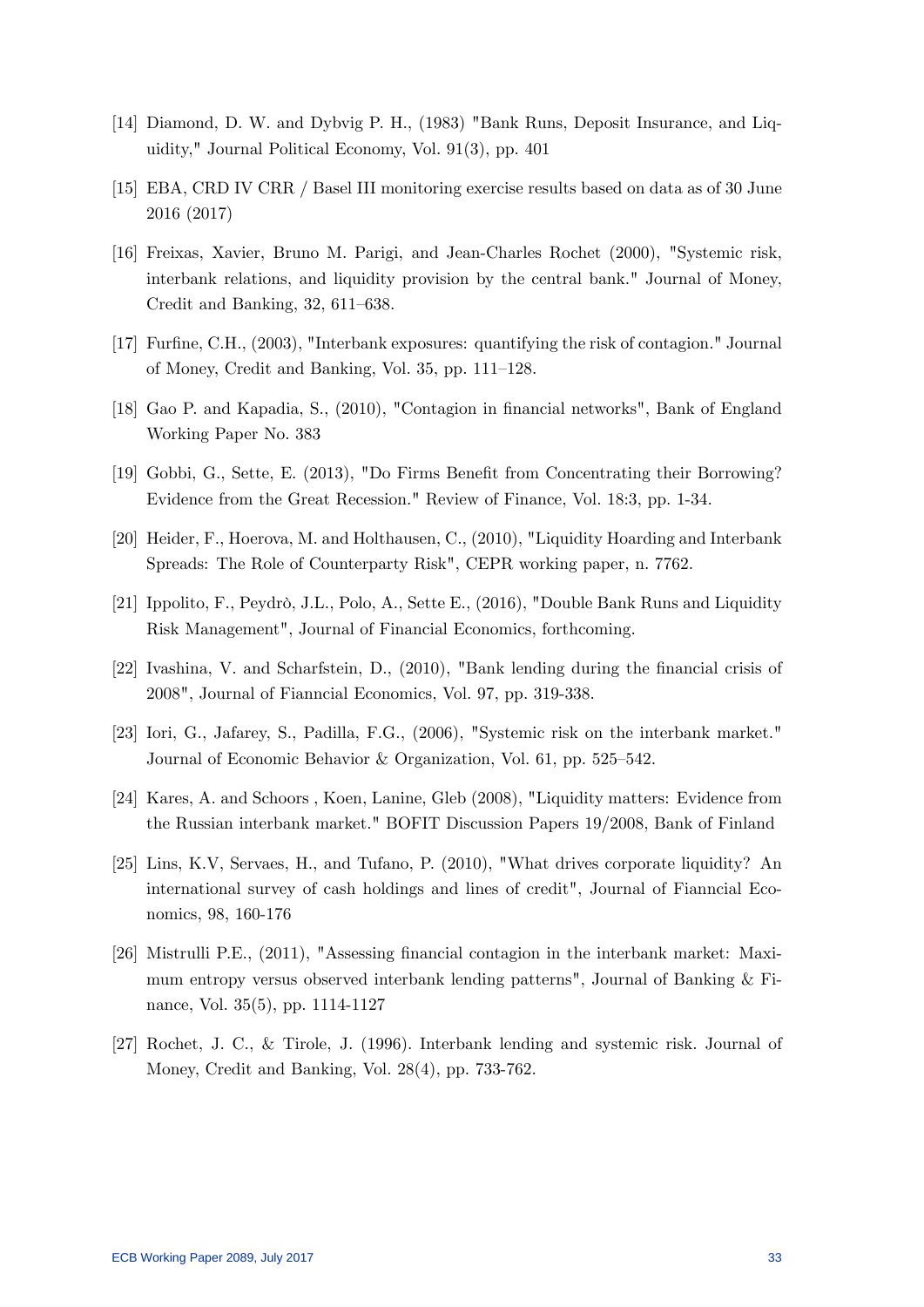- [28] Sheldon, G., Maurer, M., (1998), "Interbank lending and systemic risk: an empirical analysis for Switzerland." Swiss Journal of Economics and Statistics, Vol. 134, pp. 685-704.
- [29] Sufi, A. (2009), "Bank Lines of Credit in Corporate Finance: An Empirical Analysis", Review of Financial Studies, 22, 1057-1088.
- [30] Upper, C., (2011), "Simulation methods to assess the danger of contagion in interbank markets." Journal of Financial Stability, Vol. 7,pp. 111-125.
- [31] van Lelyveld, I., Liedorp, F., (2006), "Interbank contagion in the Dutch banking sector: a sensitivity analysis." International Journal of Central Banking, Vol. 2, pp. 99–133.